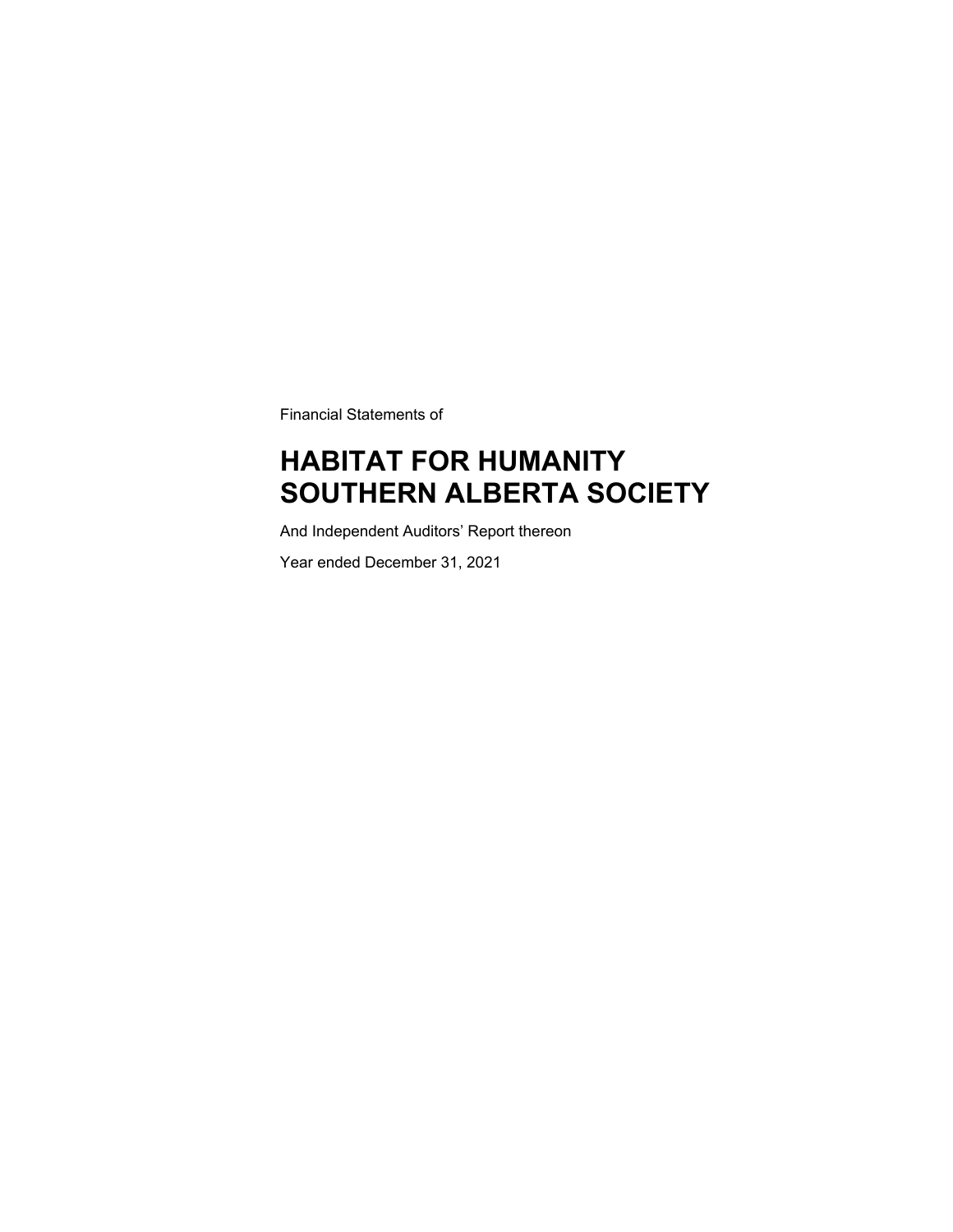

KPMG LLP 205 5th Avenue SW Suite 3100 Calgary AB T2P 4B9 Telephone (403) 691-8000 Fax (403) 691-8008 www.kpmg.ca

### **INDEPENDENT AUDITORS' REPORT**

To the Members of Habitat for Humanity Southern Alberta Society

#### *Opinion*

We have audited the financial statements of Habitat for Humanity Southern Alberta Society ("the Entity"), which comprise:

- the statement of financial position as at December 31, 2021
- the statement of operations and changes in net assets for the year then ended
- the statement of cash flows for the year then ended
- and notes to the financial statements, including a summary of significant accounting policies

(Hereinafter referred to as the "financial statements").

In our opinion, the accompanying financial statements, present fairly, in all material respects, the financial position of Habitat for Humanity Southern Alberta Society as at December 31, 2021, and its results of operations and its cash flows for the year then ended in accordance with Canadian accounting standards for not-for-profit organizations.

#### *Basis for Opinion*

We conducted our audit in accordance with Canadian generally accepted auditing standards. Our responsibilities under those standards are further described in the "*Auditors' Responsibilities for the Audit of the Financial Statements*" section of our auditors' report.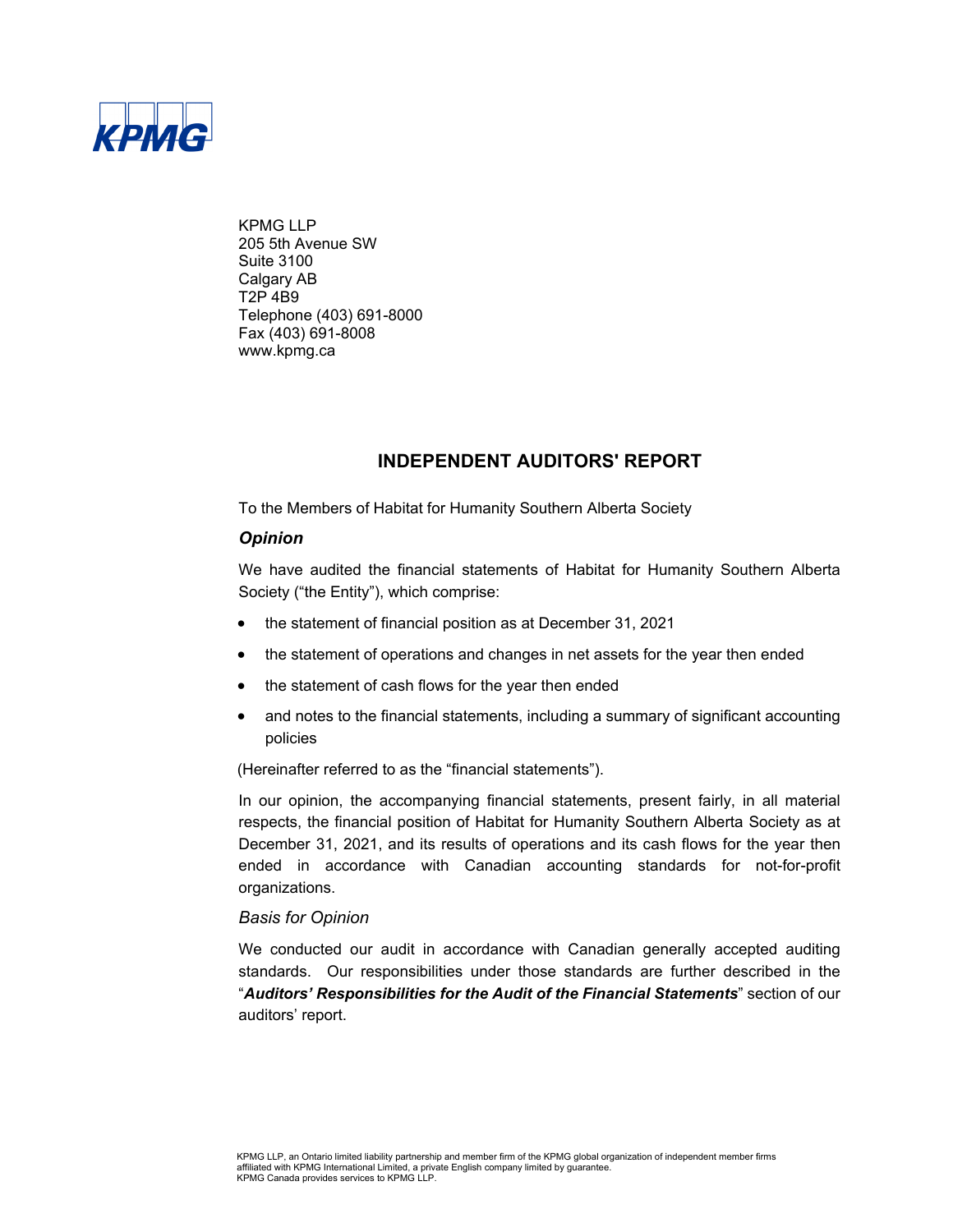

We are independent of the Entity in accordance with the ethical requirements that are relevant to our audit of the financial statements in Canada and we have fulfilled our other ethical responsibilities in accordance with these requirements.

We believe that the audit evidence we have obtained is sufficient and appropriate to provide a basis for our opinion.

### *Responsibilities of Management and Those Charged with Governance for the Financial Statements*

Management is responsible for the preparation and fair presentation of the financial statements in accordance with Canadian accounting standards for not-for-profit organizations, and for such internal control as management determines is necessary to enable the preparation of financial statements that are free from material misstatement, whether due to fraud or error.

In preparing the financial statements, management is responsible for assessing the Entity's ability to continue as a going concern, disclosing as applicable, matters related to going concern and using the going concern basis of accounting unless management either intends to liquidate the Entity or to cease operations, or has no realistic alternative but to do so.

Those charged with governance are responsible for overseeing the Entity's financial reporting process.

### *Auditors' Responsibilities for the Audit of the Financial Statements*

Our objectives are to obtain reasonable assurance about whether the financial statements as a whole are free from material misstatement, whether due to fraud or error, and to issue an auditors' report that includes our opinion.

Reasonable assurance is a high level of assurance, but is not a guarantee that an audit conducted in accordance with Canadian generally accepted auditing standards will always detect a material misstatement when it exists.

Misstatements can arise from fraud or error and are considered material if, individually or in the aggregate, they could reasonably be expected to influence the economic decisions of users taken on the basis of the financial statements.

As part of an audit in accordance with Canadian generally accepted auditing standards, we exercise professional judgment and maintain professional skepticism throughout the audit.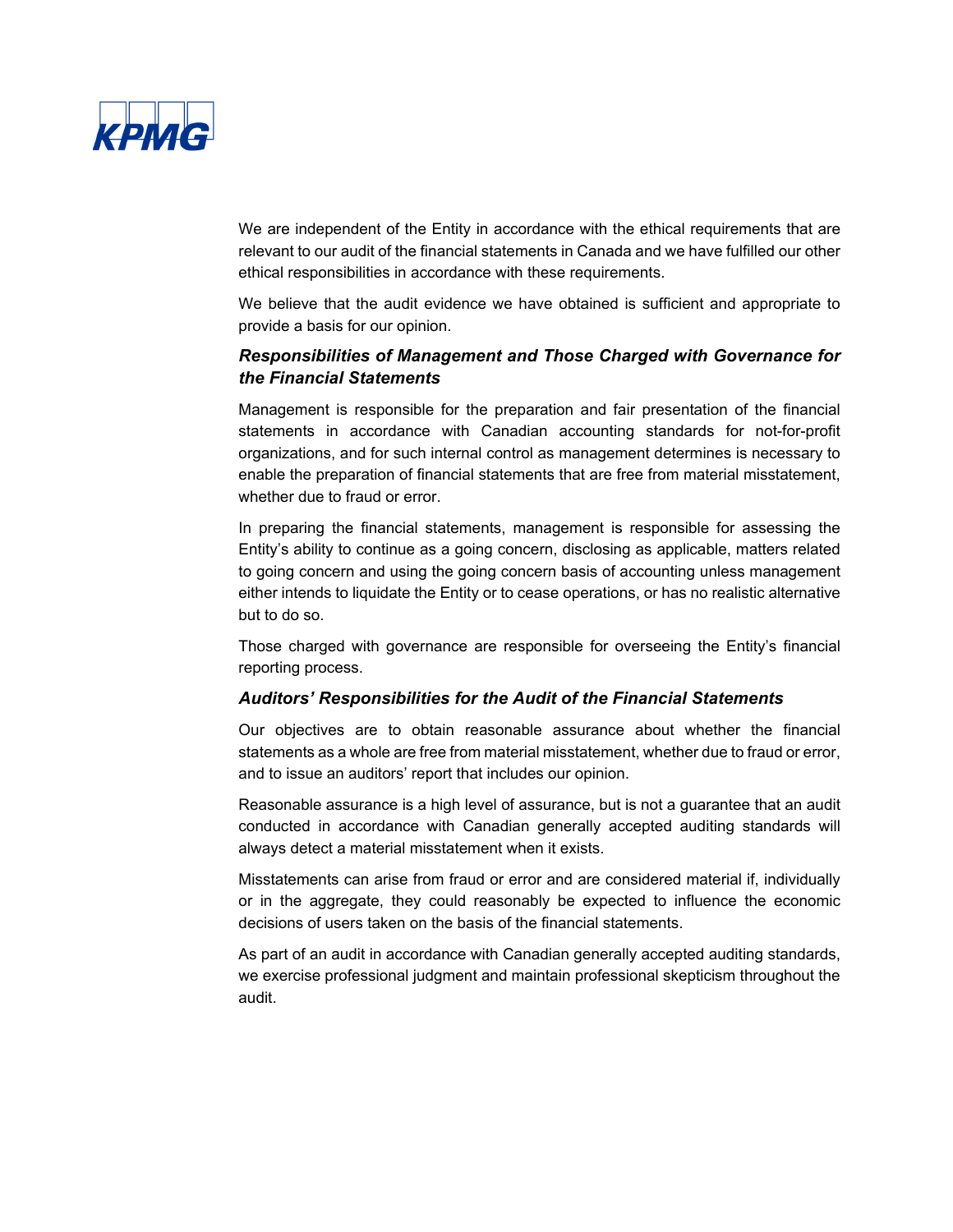

We also:

 Identify and assess the risks of material misstatement of the financial statements, whether due to fraud or error, design and perform audit procedures responsive to those risks, and obtain audit evidence that is sufficient and appropriate to provide a basis for our opinion.

The risk of not detecting a material misstatement resulting from fraud is higher than for one resulting from error, as fraud may involve collusion, forgery, intentional omissions, misrepresentations, or the override of internal control.

- Obtain an understanding of internal control relevant to the audit in order to design audit procedures that are appropriate in the circumstances, but not for the purpose of expressing an opinion on the effectiveness of the Entity's internal control.
- Evaluate the appropriateness of accounting policies used and the reasonableness of accounting estimates and related disclosures made by management.
- Conclude on the appropriateness of management's use of the going concern basis of accounting and, based on the audit evidence obtained, whether a material uncertainty exists related to events or conditions that may cast significant doubt on the Entity's ability to continue as a going concern. If we conclude that a material uncertainty exists, we are required to draw attention in our auditors' report to the related disclosures in the financial statements or, if such disclosures are inadequate, to modify our opinion. Our conclusions are based on the audit evidence obtained up to the date of our auditors' report. However, future events or conditions may cause the Entity to cease to continue as a going concern.
- Evaluate the overall presentation, structure and content of the financial statements, including the disclosures, and whether the financial statements represent the underlying transactions and events in a manner that achieves fair presentation.
- Communicate with those charged with governance regarding, among other matters, the planned scope and timing of the audit and significant audit findings, including any significant deficiencies in internal control that we identify during our audit.

KPMLLLP

Chartered Professional Accountants

Calgary, Canada April 20, 2022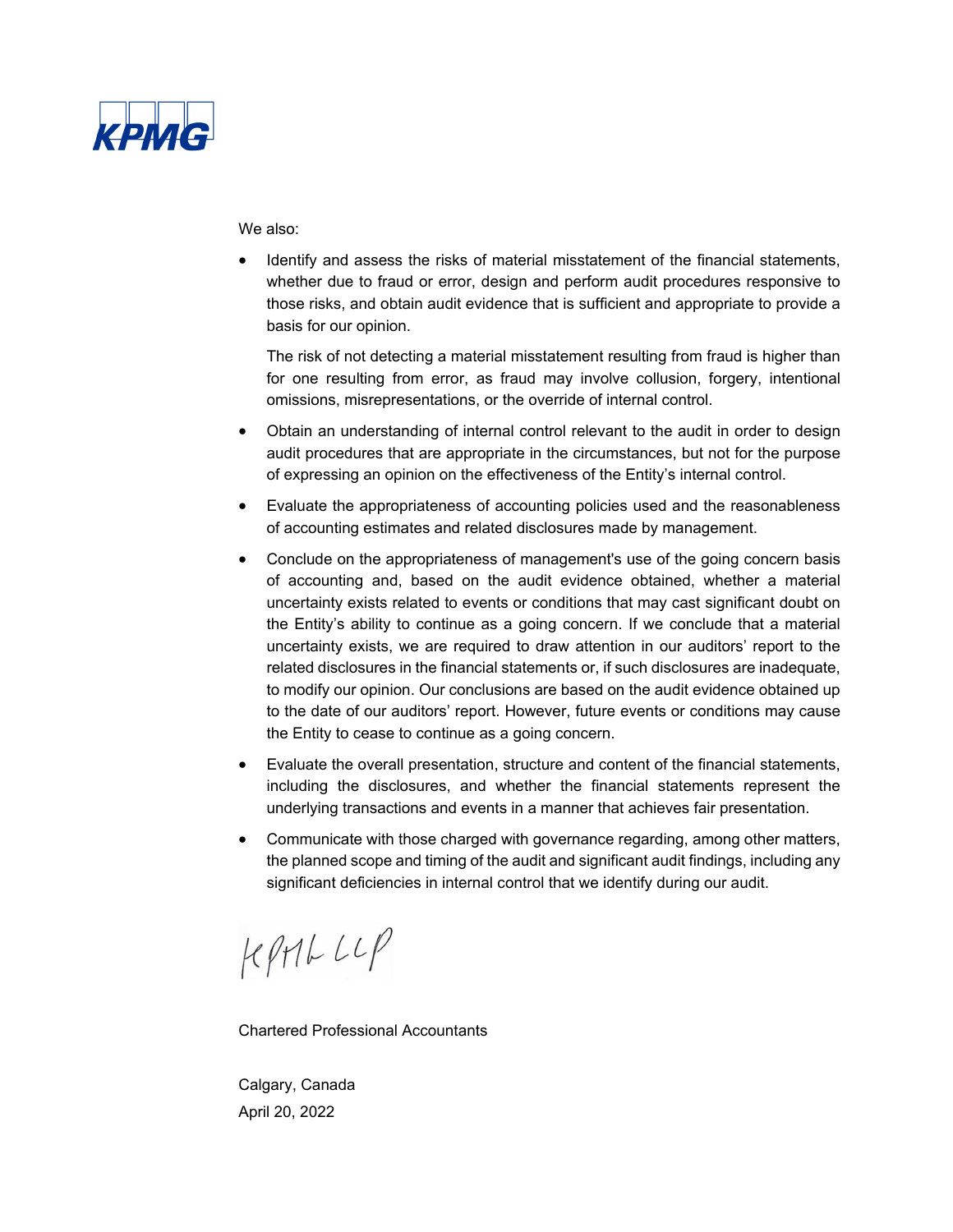Statement of Financial Position

December 31, 2021, with comparative information for 2020

| <b>Assets</b>                                                                       |            |
|-------------------------------------------------------------------------------------|------------|
|                                                                                     |            |
| \$<br>\$<br>Cash<br>8,726,192                                                       | 6,745,970  |
| 1,008,239<br>Restricted cash (note 3)                                               | 867,324    |
| 834,150<br>Investments (note 4)                                                     | 740,175    |
| 224,902<br>Accounts receivable                                                      | 152,872    |
| 337,265<br>Prepaid expenses and deposits                                            | 437,936    |
| Projects under development (note 5)<br>3,676,548                                    | 3,702,278  |
| Projects held for sale (note 6)<br>2,663,943                                        | 6,578,484  |
| Land held for sale (note 7)                                                         | 370,000    |
| First mortgages receivable (note 8)<br>33,862,220                                   | 34,104,575 |
| PEAK second mortgages receivable (note 9)<br>1,591,393                              | 1,895,619  |
| High River second mortgages receivable (note 9)<br>307,210                          | 298,262    |
| Property and equipment (note 10)<br>499,022                                         | 306,556    |
| 53,731,084<br>\$<br>\$                                                              | 56,200,051 |
|                                                                                     |            |
| Liabilities and Net Assets                                                          |            |
| Accounts payable and accrued liabilities (notes 11 and 17)<br>1,047,188<br>\$<br>\$ | 1,265,000  |
| Operating loans (note 12)<br>2,986,332                                              | 3,076,195  |
| Line of credit (note 12)<br>1,570,692                                               | 1,570,692  |
| Deferred revenue (notes 13 and 14)<br>5,791,131                                     | 5,531,940  |
| PEAK program liability (note 15)<br>2,599,710                                       | 2,763,028  |
| High River program liability (note 16)<br>307,210                                   | 298,262    |
| 14,302,263                                                                          | 14,505,117 |
| Net assets:                                                                         |            |
| Internally restricted (note 4)<br>834,150                                           | 737,376    |
| Unrestricted<br>38,594,671                                                          | 40,957,558 |
| 39,428,821                                                                          | 41,694,934 |

Commitments and contingencies (note 18)

| \$53,731,084 |  | \$56,200,051 |
|--------------|--|--------------|
|--------------|--|--------------|

See accompanying notes to financial statements.

On behalf of the Board:

mombyed

David Barber – Director **Lisa Smandych – Director**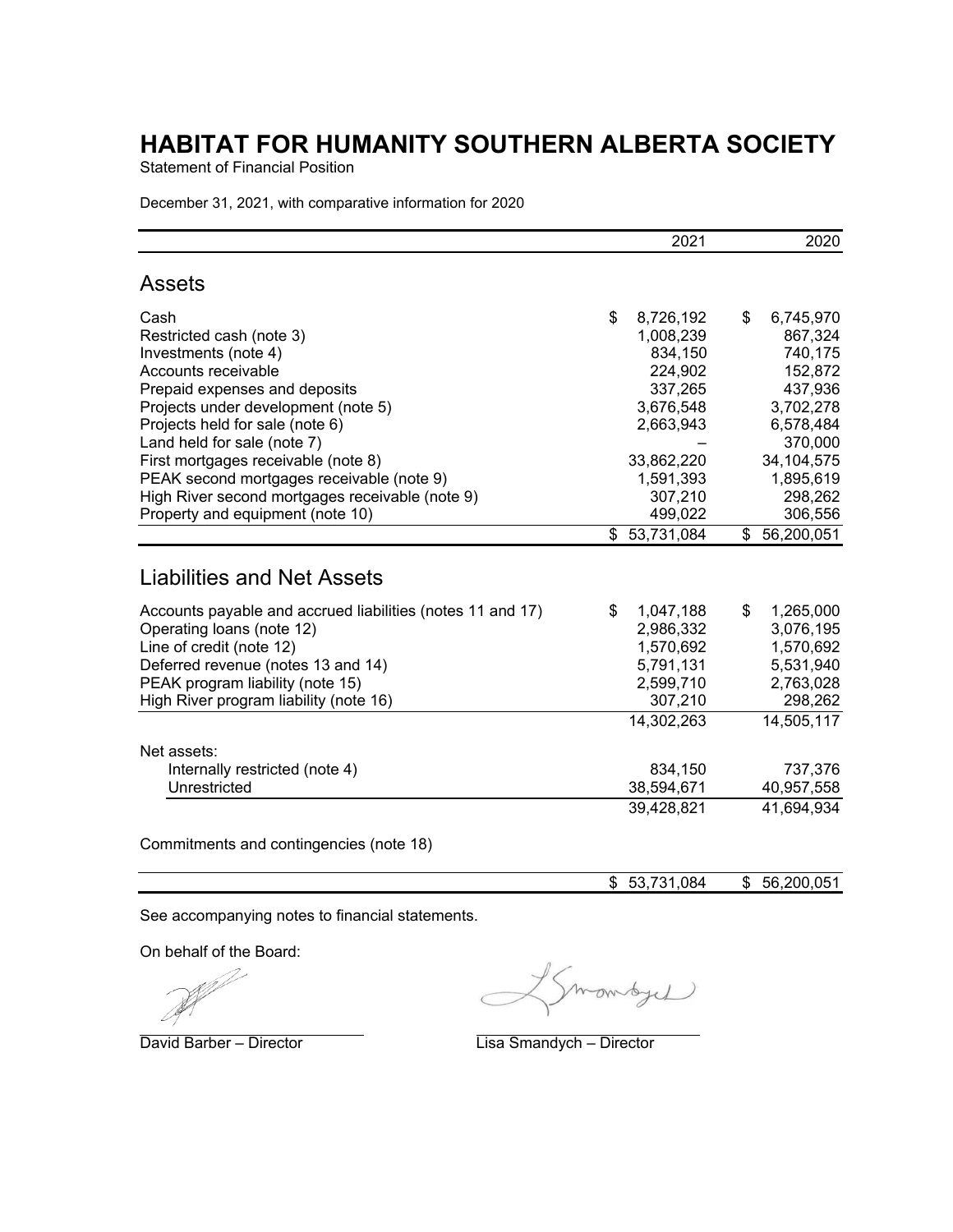Statement of Operations and Changes in Net Assets

Year ended December 31, 2021, with comparative information for 2020

|                                                            | 2021             | 2020            |
|------------------------------------------------------------|------------------|-----------------|
| Revenues:                                                  |                  |                 |
| Sale of homes                                              | \$<br>6,584,609  | \$<br>5,158,198 |
| <b>ReStore sales</b>                                       | 5,047,776        | 3,744,143       |
| Fundraising revenue (note 19)                              | 941,862          | 2,049,132       |
| Grants (note 19)                                           | 1,668,380        | 2,736,201       |
| Gifts-in-kind (note 19)                                    | 6,357,317        | 4,925,618       |
| Imputed interest income on mortgage receivable (note 8)    | 173,701          | 74,106          |
| Interest and other                                         | 348,035          | 7,811           |
|                                                            | 21,121,680       | 18,695,209      |
| Expenses:                                                  |                  |                 |
| Cost of homes sold                                         | 6,306,144        | 4,691,083       |
| Program delivery                                           | 1,265,840        | 1,755,662       |
| Mortgage discount expense (note 8)                         | 3,895,307        | 2,965,567       |
| ReStore donated goods for resale (note 19)                 | 6,261,107        | 4,790,110       |
| ReStore expenses                                           | 3,675,068        | 3,120,763       |
| Fundraising                                                | 359,772          | 327,237         |
| General and administrative                                 | 1,420,713        | 1,403,414       |
| Amortization on property and equipment                     | 121,146          | 130,903         |
| Interest                                                   | 138,435          | 159,945         |
|                                                            | 23,443,532       | 19,344,684      |
| Deficiency of revenues over expenses before the following: | (2,321,852)      | (649, 475)      |
| Change in unrealized gain on investments (note 4)          | 55,739           | 21,180          |
| Deficiency of revenues over expenses                       | (2, 266, 113)    | (628, 295)      |
| Net assets, beginning of year                              | 41,694,934       | 42,323,229      |
| Net assets, end of year                                    | \$<br>39,428,821 | \$41,694,934    |

See accompanying notes to financial statements.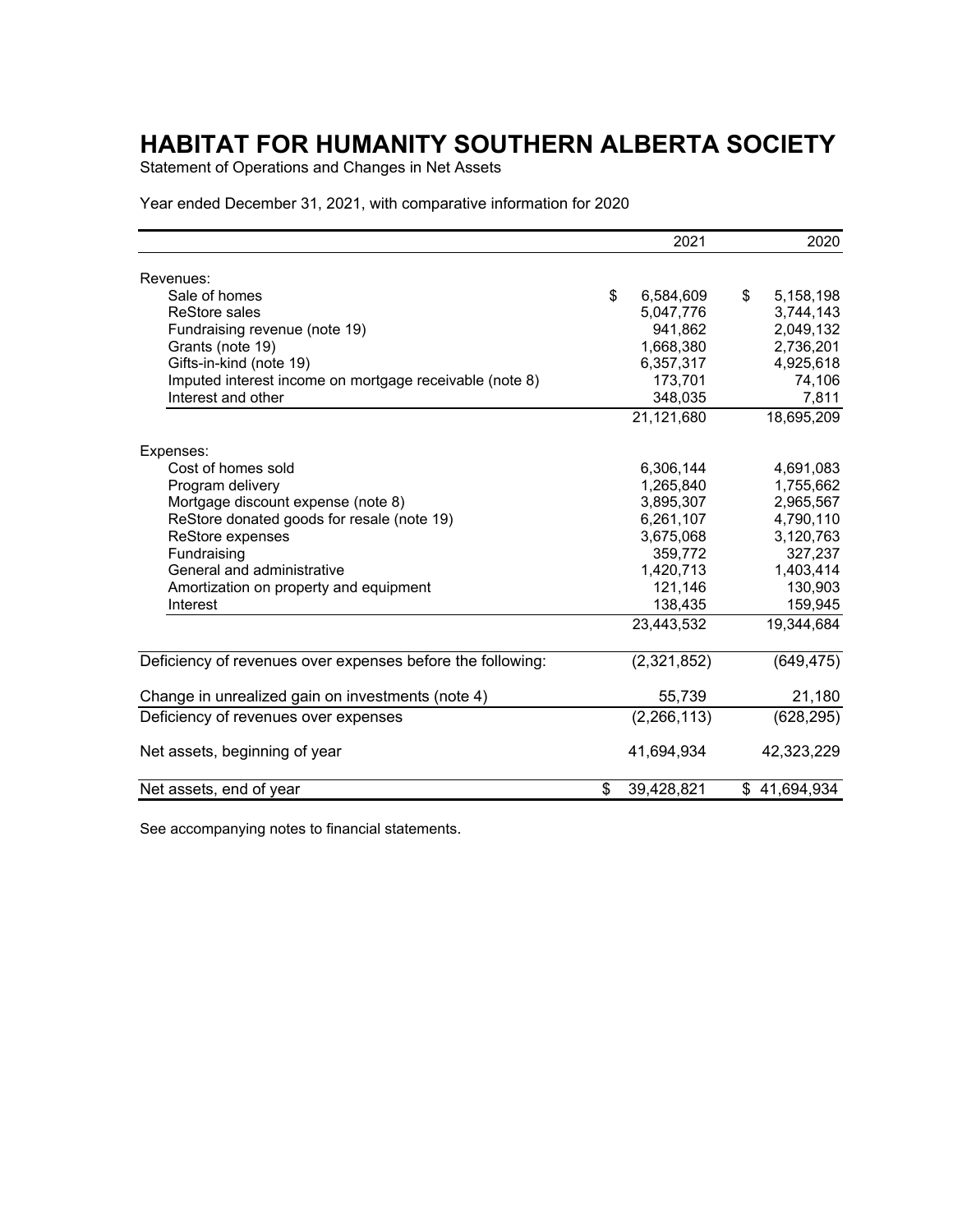Statement of Cash Flows

Year ended December 31, 2021, with comparative information for 2020

|                                                   | 2021              | 2020             |
|---------------------------------------------------|-------------------|------------------|
| Deficiency of revenue over expenses               | \$<br>(2,266,113) | \$<br>(628, 295) |
| Cash provided by (used in):                       |                   |                  |
| Operations:                                       |                   |                  |
| Items not affecting cash from operations:         |                   |                  |
| Amortization on property and equipment            | 121,146           | 130,903          |
| Realized gain on sale of investments              | (31, 594)         | (9, 483)         |
| Change in unrealized gain on investments          | (55, 739)         | (21, 180)        |
| Mortgage discount expense                         | 3,895,307         | 2,965,567        |
| Imputed interest income on mortgage receivable    | (173, 701)        | (74, 106)        |
| Write down of projects held for sale              | 18,235            | 95,730           |
| Write down of land held for sale                  |                   | 217,608          |
| Gain on sale of property and equipment            | (690)             | (13, 305)        |
|                                                   | 1,506,851         | 2,663,439        |
| Net change in non-cash balances:                  |                   |                  |
| Accounts receivable                               | (72,030)          | 246,698          |
| Prepaid expenses and deposits                     | 100,671           | 5,602            |
| Projects under development                        | 25,730            | 2,240,611        |
| Projects held for sale                            | 3,896,306         | 98,749           |
| Land held for sale                                | 370,000           | (587, 608)       |
| Inventory for construction purposes               |                   | 1,696            |
| First mortgages granted                           | (6,480,652)       | (5,082,188)      |
| First mortgages payments, buybacks, cancellations | 3,001,401         | 3,543,773        |
| PEAK second mortgages receivable                  | 304,226           | 142,930          |
| High River second mortgages receivable            | (8,948)           | (3,262)          |
| Accounts payable and accrued liabilities          | (217, 812)        | 119,466          |
| Mortgage prepayments                              |                   | (1,829)          |
| Deferred revenue                                  | 259,191           | 3,113,352        |
| Investing:                                        | 2,684,934         | 6,501,429        |
| Purchase of investments                           | (6, 642)          | (17, 272)        |
| Proceeds on sale of property and equipment        | 735               | 13,800           |
| Purchase of property and equipment                | (313, 657)        | (9,644)          |
|                                                   | (319, 564)        | (13, 116)        |
| Financing:                                        |                   |                  |
| Repayment of operating loan                       | (204, 332)        | (176, 462)       |
| Proceeds from operating loan                      | 114,469           |                  |
| PEAK program liability                            | (163, 318)        | (62, 678)        |
| High River program liability                      | 8,948             | 3,262            |
|                                                   | (244, 233)        | (235, 878)       |
| Increase in cash and restricted cash              | 2,121,137         | 6,252,435        |
|                                                   |                   |                  |
| Cash and restricted cash, beginning of year       | 7,613,294         | 1,360,859        |
| Cash and restricted cash, end of year             | \$<br>9,734,431   | \$<br>7,613,294  |

See accompanying notes to financial statements.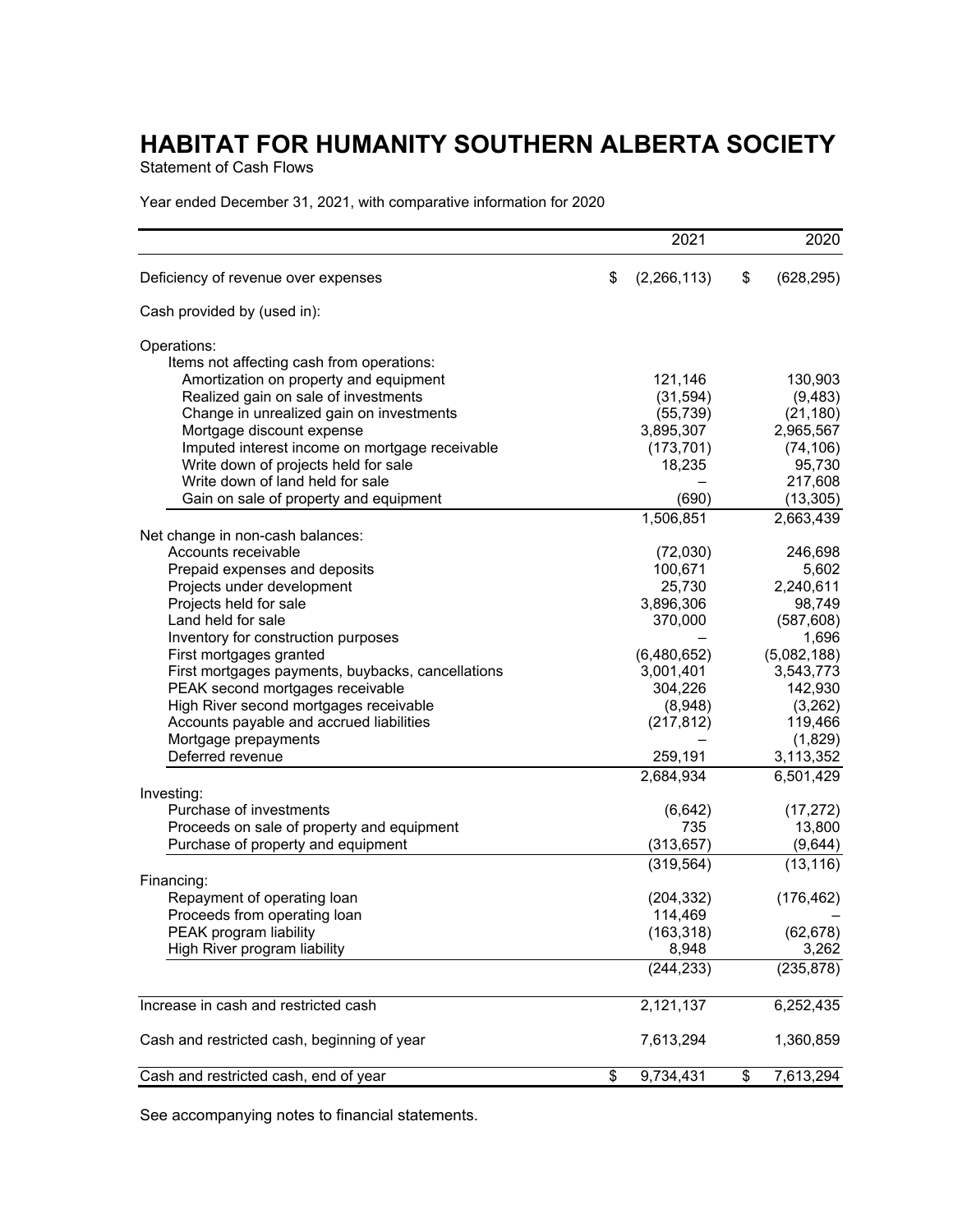Notes to Financial Statements

Year ended December 31, 2021, with comparative information for 2020

#### **Nature of operations:**

Habitat for Humanity Southern Alberta Society (the "Society") was incorporated without share capital under the Societies Act of Alberta on August 15, 1990. The Society has received tax-exempt status as a registered charitable organization under the Canadian Income Tax Act.

The primary objective of the Society is to work within Southern Alberta to help families build strength, stability and independence through affordable home ownership by providing non-interestbearing mortgages to enable them to purchase homes.

#### **1. Significant accounting policies:**

(a) Basis of presentation:

These financial statements have been prepared in accordance with Canadian accounting standards for not-for-profit organizations.

The Society has adopted a non-classified balance sheet presentation.

On March 11, 2020, the World Health Organization declared the Novel Coronavirus ("COVID-19") outbreak a global pandemic. The Society is following health advisories and mandatory requirements from local, provincial, and national health and government organizations. Market conditions have improved over the course of 2021 as nations began re-opening their economies, but the recent resurgence of COVID-19 cases (including cases related to variants or mutations of the COVID-19 virus) in certain geographic areas, and the possibilities that a resurgence may occur on other areas, has resulted in the reimposition of certain restrictions by local authorities. In addition, while vaccines are being distributed, there is uncertainty as to the timing, level of adoption, duration of efficacy and overall effectiveness of the vaccine against variants or mutations.

While COVID-19 continues to present a challenging economic environment, there is no significant adverse impact to the Society to date. Management has been closely monitoring its financial results. As at December 31, 2021, the Society continues to meet its contractual obligations within normal payments terms and the Society's exposure to credit and liquidity risks remains largely unchanged.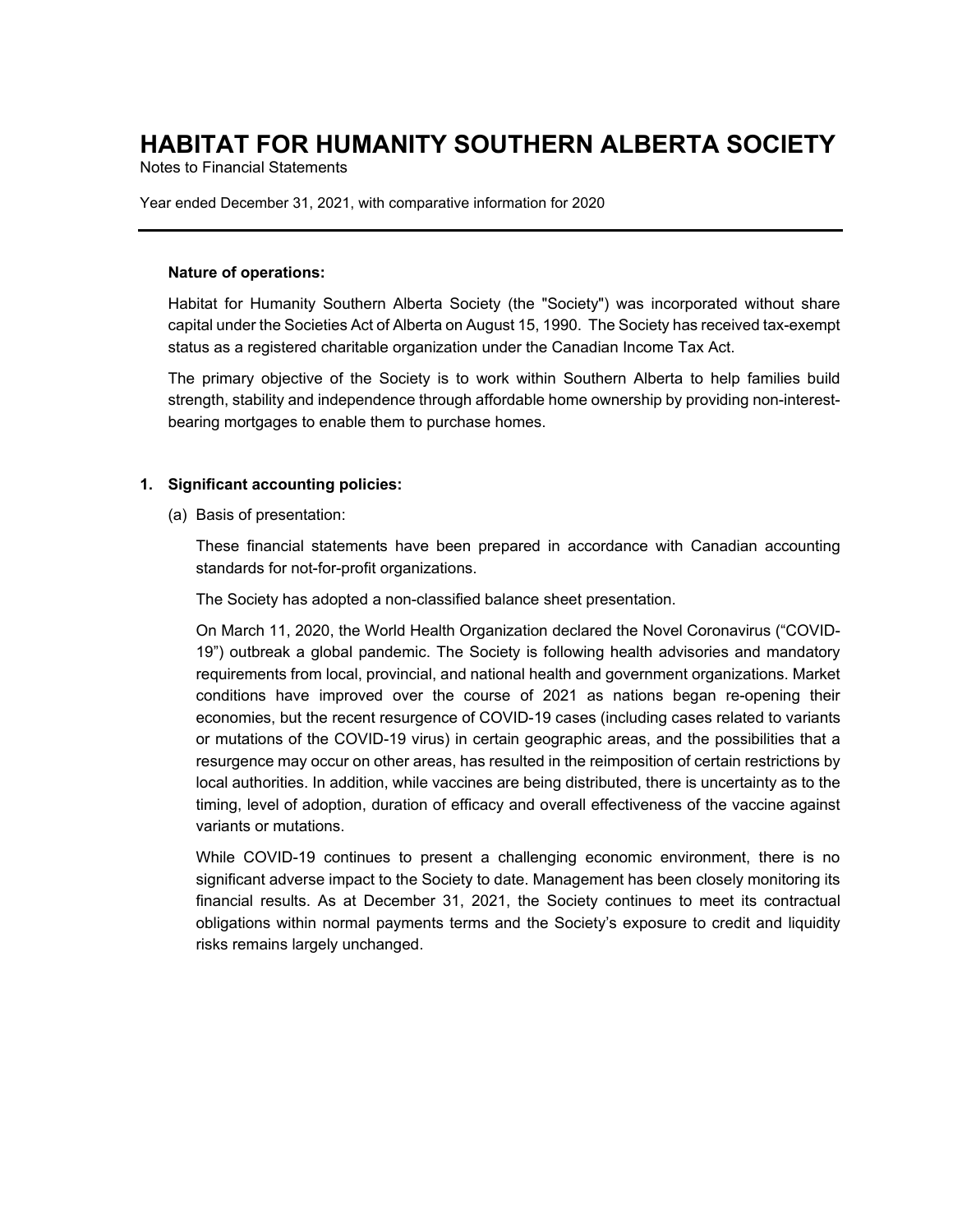Notes to Financial Statements, page 2

Year ended December 31, 2021, with comparative information for 2020

#### **1. Significant accounting policies (continued):**

(b) Revenue recognition:

The Society follows the deferral method of accounting for contributions. Externally restricted contributions are recognized as revenue in the period in which the related expenses are incurred. Unrestricted contributions are recognized as revenue when received or receivable, if the amount to be received can be reasonably estimated and collection is reasonably assured.

Gifts-in-kind used in the operations of the Society are recorded when the value can be reasonably determined and the donated items would have otherwise been purchased. ReStore revenue is recorded at the value for which the items are sold.

Revenue from sale of properties is recognized at fair market value when the homeowner signs the mortgage documents. The Society provides the homeowner an interest-free first mortgage in the amount of the sale proceeds. Second mortgages may be provided, when necessary to maintain affordability for pre-approved homeowners. Family partner agreements signed prior to May 1, 2010, have, if applicable, forgivable second mortgages which are not recorded on the financial statements. Family partner agreements signed post May 1, 2010, have, if applicable, unforgivable second mortgages and are recorded as revenue at the time of home sale.

ReStore revenue is recognized when the customer purchases and pays for product.

PEAK administrative revenue is recognized as the units are sold and the Society has received the purchase contract and down payment deposit from the program partner.

Donations for which the donor has specified a particular purpose are deferred and recognized when that purpose has been accomplished and expenses have been incurred.

Contributions restricted for the purchase of property and equipment are recognized as revenue in the amounts that match the amortization expense of the related property and equipment purchased with the contributions.

Donated land, inventory and material, which would otherwise be paid for by the Society, are recognized in the financial statements at fair market value when the value can be reasonably estimated.

Donated investments are recognized at fair value when received by the Society.

Grants for which the grantor has specified a particular purpose are deferred and recognized when that purpose has been accomplished and expenses have been incurred.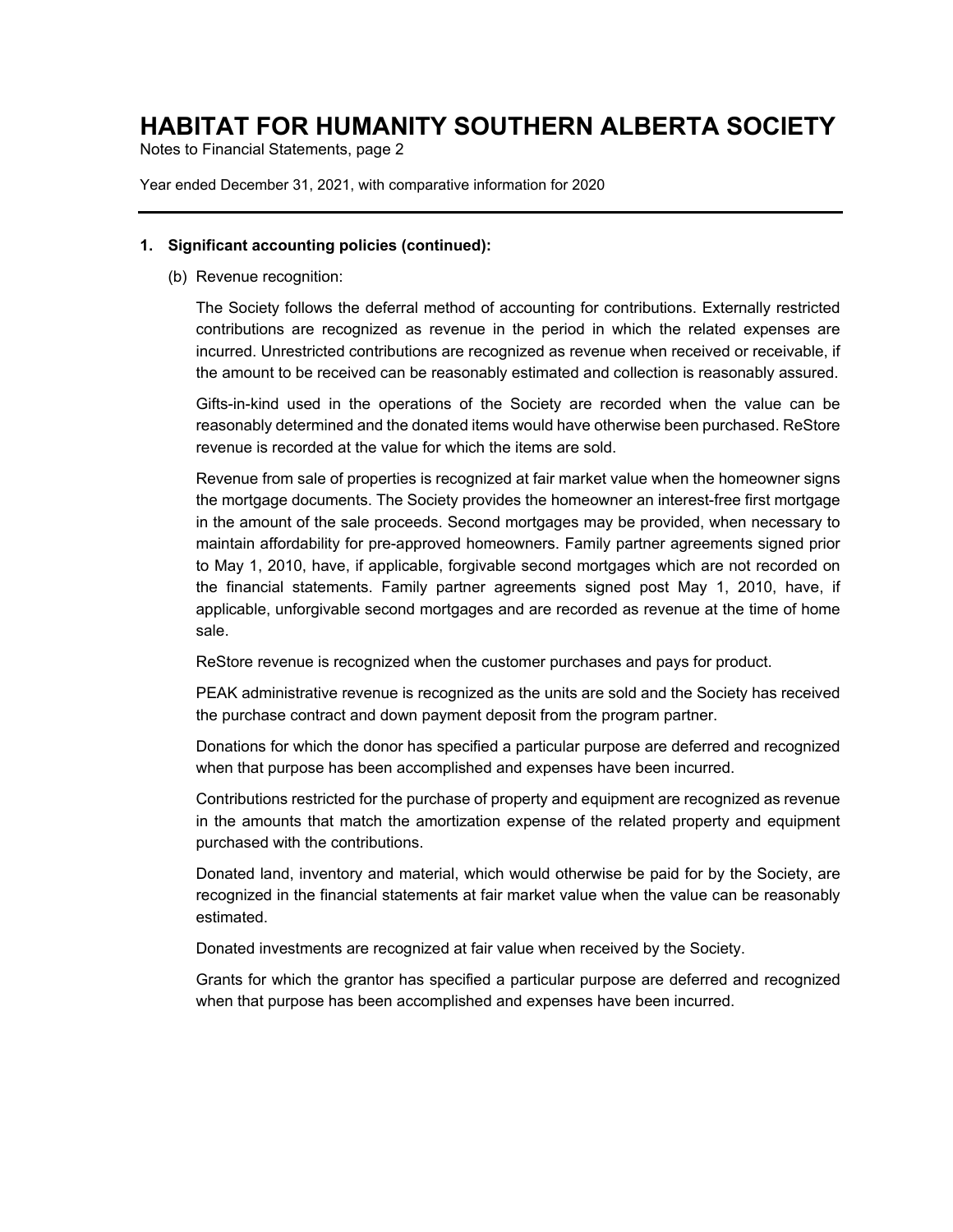Notes to Financial Statements, page 3

Year ended December 31, 2021, with comparative information for 2020

#### **1. Significant accounting policies (continued):**

(c) Cash:

Cash consists of amounts held on deposit with banks and amount held in interest-bearing accounts. The purpose for determining cash flows, cash consists of cash on deposit with banks and restricted cash held on deposit.

(d) Restricted cash:

Restricted cash is managed by the Society on behalf of the Trico Charitable Foundation and the Alberta Government, for the Public Essential and Key Workforce (PEAK) Mortgage Program. Funds are distributed in the form of non-repayable monthly mortgage subsidies and interest-free second mortgages for program clients.

(e) Investments:

Investments are carried at fair market value, which represents the last closing price, net of broker fees. Changes in unrealized gains and losses are disclosed in the statement of operations.

(f) Land held for sale:

Land held for sale is carried at the lower of cost and net realizable value.

(g) Projects held for sale and under development:

Projects held for sale are carried at the lower of cost and net realizable value. Payments received from prospective homeowners under "tenancy-at-will" agreements are held by the Society to be applied against the outstanding mortgage balance upon sale of the home. Projects under development are carried at cost.

All direct costs related to projects are capitalized to projects under development. These costs include, but are not limited to, construction costs, property taxes and borrowing (financing) costs such as interest on debt specifically related to the land development inventory but exclude marketing and general and administrative overhead expenses.

(h) Mortgages receivable:

First mortgages are originally recognized at fair market value in the year of sale to the homeowners. In subsequent years, first mortgage receivables are recognized at the amortized cost. The fair value of the first mortgage is determined by imputing a cost of borrowing and is recognized over the term of the mortgage using the straight-line method. The mortgage discount expense represents the difference between the fair value, as calculated above, at the date the mortgage is entered into and the face value of the mortgage.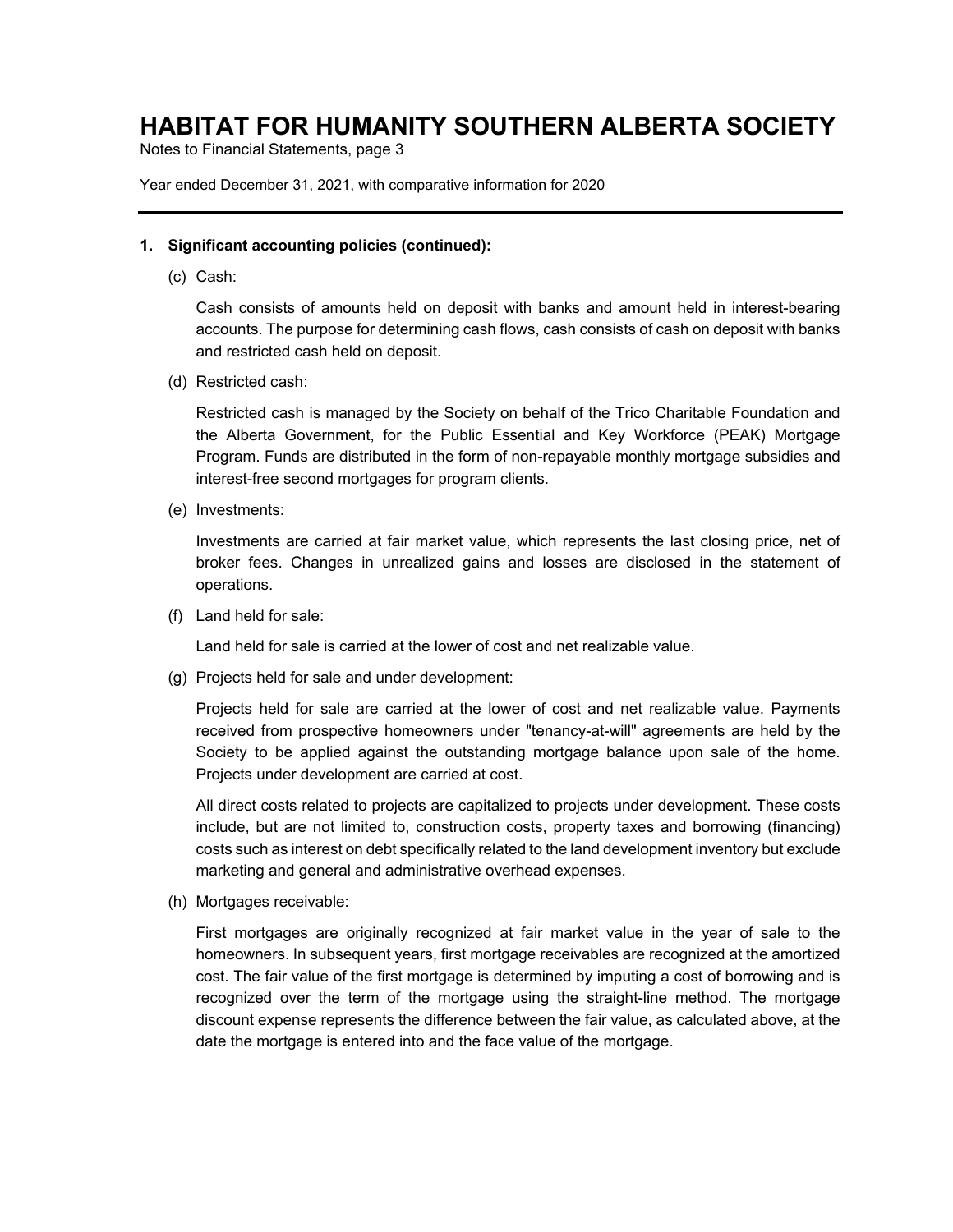Notes to Financial Statements, page 4

Year ended December 31, 2021, with comparative information for 2020

#### **1. Significant accounting policies (continued):**

(h) Mortgages receivable (continued):

Second mortgages issued prior to May1, 2010, represent the difference in value between the fair market value and the cost to build the home and are forgivable, subject to certain conditions, over a period of 25 to 30 years. In the normal course of business, it is not anticipated that any proceeds will be received from second mortgages for those family partnership agreements issued prior to May 1, 2010; thus, no value has been attributed to them in these financial statements. Second mortgages issued after May 1, 2010, if applicable, are no longer forgivable for those family partnership agreements.

(i) Property and equipment:

Property and equipment is stated at cost. Contributed property and equipment is recorded at fair market value at the date of contribution. If fair market value cannot be reasonably determined, such contributions are not recorded. Depreciation is calculated over the estimated useful lives of the assets using the methods and rates indicated below. Rates applied in the year of purchase are calculated at one half of the stated rate:

| Asset                            | Method and rate                  |
|----------------------------------|----------------------------------|
|                                  |                                  |
| Automotive and trailers          | 20% - 30% declining balance      |
| Computer equipment               | 20% - 30% declining balance      |
| Computer software                | 3 years straight line            |
| Construction mobile equipment    | 20% - 30% declining balance      |
| Construction tools and equipment | 20% declining balance            |
| Office equipment and furniture   | 20% declining balance            |
| Leasehold improvements           | Straight line over term of lease |

The Society regularly reviews its property and equipment to eliminate obsolete items. Property and equipment are reviewed for impairment whenever events or circumstances indicate that the carrying amount of the asset may not be recoverable and exceeds its fair value. When an item of property and equipment no longer contributes to the Society's ability to provide services, the carrying amount is written down to its fair value or replacement cost.

(j) Financial instruments:

Financial instruments are recorded at fair value on initial recognition. Freestanding derivative instruments that are not in a qualifying hedging relationship and equity instruments that are quoted in an active market are subsequently measured at fair value.

All other financial instruments are subsequently recorded at amortized cost unless management has elected to carry the instruments at fair value. The Society has not elected to carry any such financial instruments at fair value other than investments.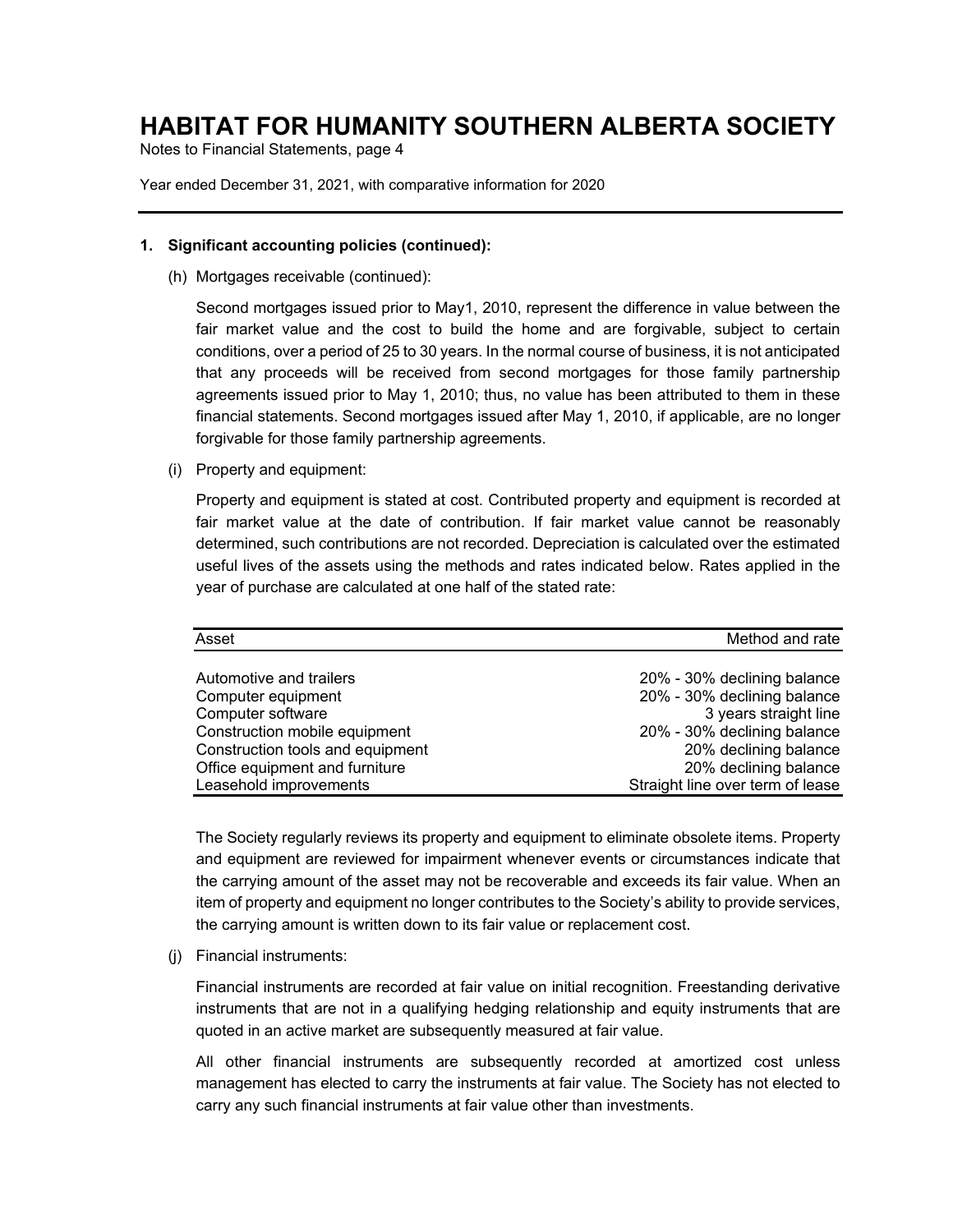Notes to Financial Statements, page 5

Year ended December 31, 2021, with comparative information for 2020

#### **1. Significant accounting policies (continued):**

(j) Financial instruments (continued):

Transaction costs incurred on the acquisition of financial instruments measured subsequently at fair value are expensed as incurred. All other financial instruments are adjusted by transaction costs incurred on acquisition and financing costs, which are amortized using the straight-line method.

Financial assets are assessed for impairment on an annual basis at the end of the fiscal year if there are indicators of impairment. If there is an indicator of impairment, the Society determines if there is a significant adverse change in the expected amount or timing of future cash flows from the financial asset. If there is a significant adverse change in the expected cash flows, the carrying value of the financial asset is reduced to the highest of the present value of the expected cash flows, the amount that could be realized from selling the financial asset or the amount the Society expects to realize by exercising its right to any collateral. If events and circumstances reverse in a future period, an impairment loss will be reversed to the extent of the improvement, not exceeding the initial carrying value.

(k) Use of estimates:

The preparation of financial statements in conformity with Canadian accounting standards for not-for-profit organizations requires management to make estimates and assumptions that affect the reported amounts of assets and liabilities, the disclosure of contingent assets and liabilities at the date of the financial statements and the reported amounts of revenues and expenses during the year. Actual results could differ from those estimates. Significant estimates may include the value of donated items, the recoverability and useful life of property and equipment, the net realizable value of land and real estate held for sale and projects under development and the fair value of non-interest-bearing mortgages.

The uncertainties around the outbreak of COVID-19 pandemic required the use of judgments and estimates which resulted in no material impacts for the year ended December 31, 2021. The future impact of COVID-19 uncertainties could generate, in future reporting periods, a risk of material adjustment to the reported amounts of assets, liabilities, revenues and expenses in the financial statements.

While the disruption is currently expected to be temporary, there is considerable uncertainty around its duration. The Society is unclear if this disruption will negatively impact its future operating results. The related financial impact and duration cannot be reasonably estimated at this time. These estimates and assumptions are reviewed periodically and, as adjustments become necessary, they are reported on the statement of earnings in the periods in which they become known. Consequently, actual results could differ from those estimates.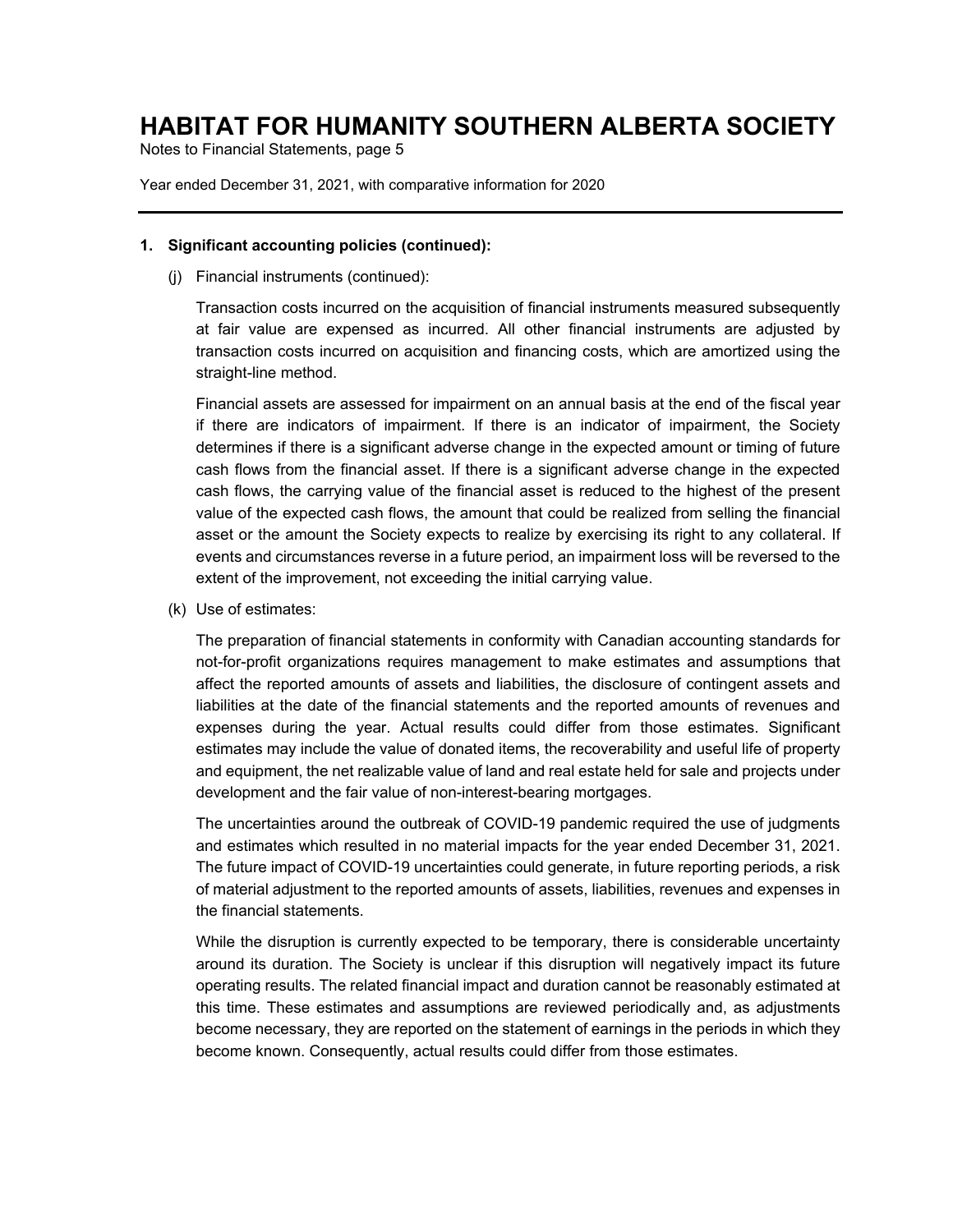Notes to Financial Statements, page 6

Year ended December 31, 2021, with comparative information for 2020

#### **1. Significant accounting policies (continued):**

(l) Allocation of fundraising/general and administrative expenses*:*

The Society allocates facility expenses. A percentage of the Society's Chief Executive Officer and the CFO's salaries are allocated between programs based on functional responsibilities.

(m) Government assistance:

Government assistance related to current expenses and revenues is included in the determination of deficiency of revenues over expenses for the period. Government assistance related to capital expenditures is recorded as a reduction of the cost of the related item of property and equipment.

#### **2. Financial instruments and related risks:**

(a) Financial assets and financial liabilities:

Financial instruments include cash, restricted cash, investments, accounts receivable, mortgage receivable, accounts payable and accrued liabilities, operating loans and Evergreen line of credit.

Investments are stated at their fair value on a portfolio basis based on closing prices for publicly traded securities and quoted prices for fixed rate investments.

(b) Credit risk:

The Society is exposed to the risk that a homeowner may default on its contractual obligations. The Society is exposed to credit risk in the event of non-payment of mortgages receivable. The credit exposure for mortgage receivables is minimized by holding the properties as security. Collection risk on accounts receivable is not considered significant by the Society.

Cash and restricted cash are held in a chartered Canadian commercial bank.

(c) Interest rate risk:

Interest rate risk is the risk that the fair value or future cash flows of a financial instrument will fluctuate because of changes in market interest rates.

Interest rate risk arises from the Society's holdings of fixed income securities. As interest rates fluctuate, the fair value of these securities will be impacted.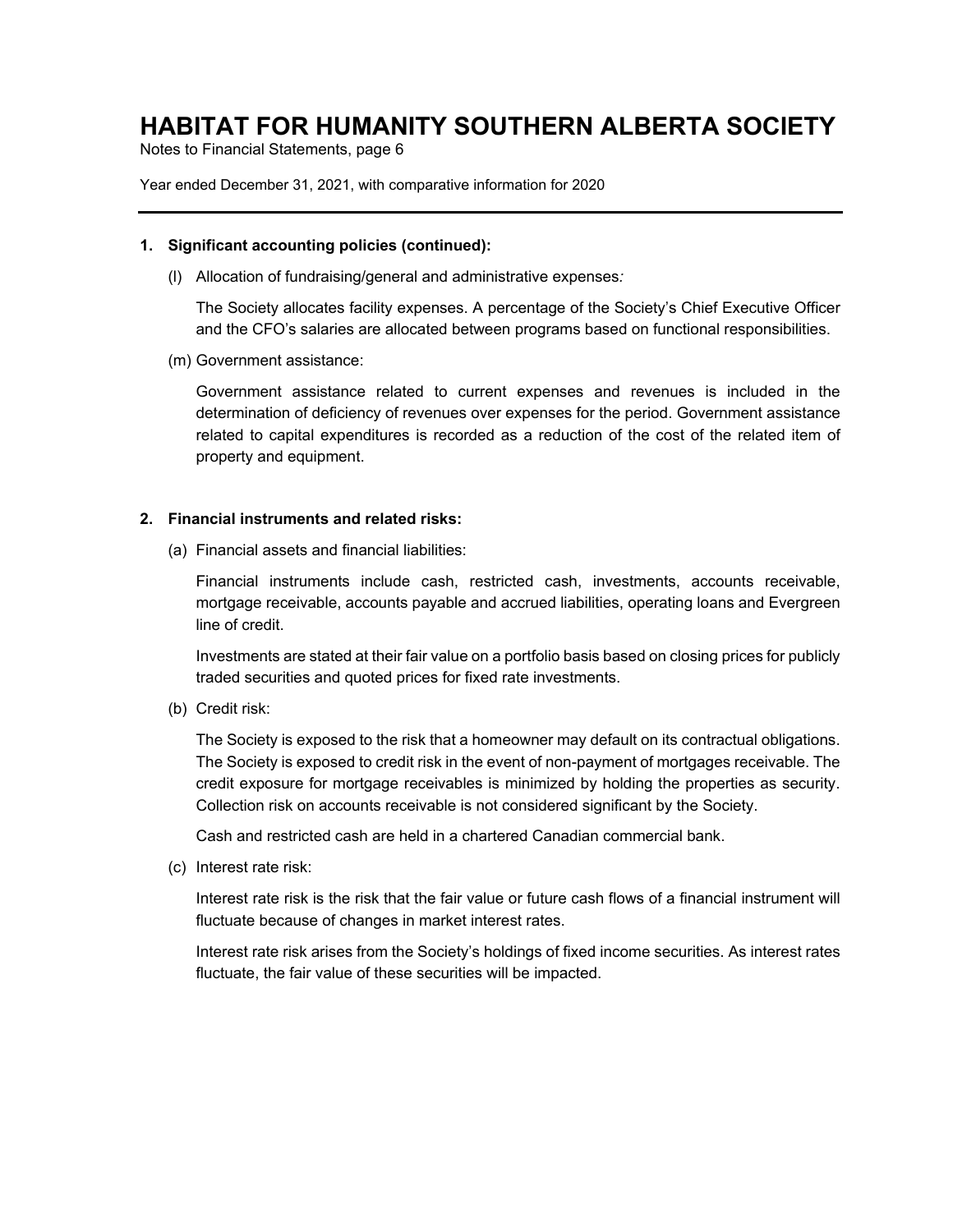Notes to Financial Statements, page 7

Year ended December 31, 2021, with comparative information for 2020

#### **2. Financial instruments and related risks (continued):**

(c) Interest rate risk (continued):

The Society has available an operating line of credit, term loan, and construction line of credit which bear interest at the bank's prime rate. As the bank's prime rate fluctuates, the Society is exposed to interest rate risk.

(d) Liquidity risk:

Liquidity risk is the risk the Society will be unable to fulfill its obligations on a timely basis or at a reasonable cost. The Society manages its liquidity risk by monitoring its operating requirements. The Society prepares budget and cash forecasts to ensure it has sufficient funds to fulfill its obligations.

There have been no changes to the risk exposures from 2020, except for the potential impacts of the events disclosed in notes 1(a) and (k).

#### **3. Restricted cash:**

The Society records restricted cash as per the contractual agreements outlined in the Affordable Housing (PEAK) Program Grants dated May 15, 2010 (Milano), and April 29, 2015 (Viridian) for funds committed and expended for client properties as summarized below:

|                                                                                                                                                           | 2021                                     |   | 2020                                |
|-----------------------------------------------------------------------------------------------------------------------------------------------------------|------------------------------------------|---|-------------------------------------|
| Milano net committed funds remaining<br>Viridian net committed funds remaining<br>Sustainable funds remaining<br>Net interest and charges not transferred | 26,870<br>S<br>62,347<br>919,101<br>(79) | S | 26,870<br>62,347<br>778,192<br>(85) |
| Balance, end of year                                                                                                                                      | \$1.008.239                              |   | 867,324                             |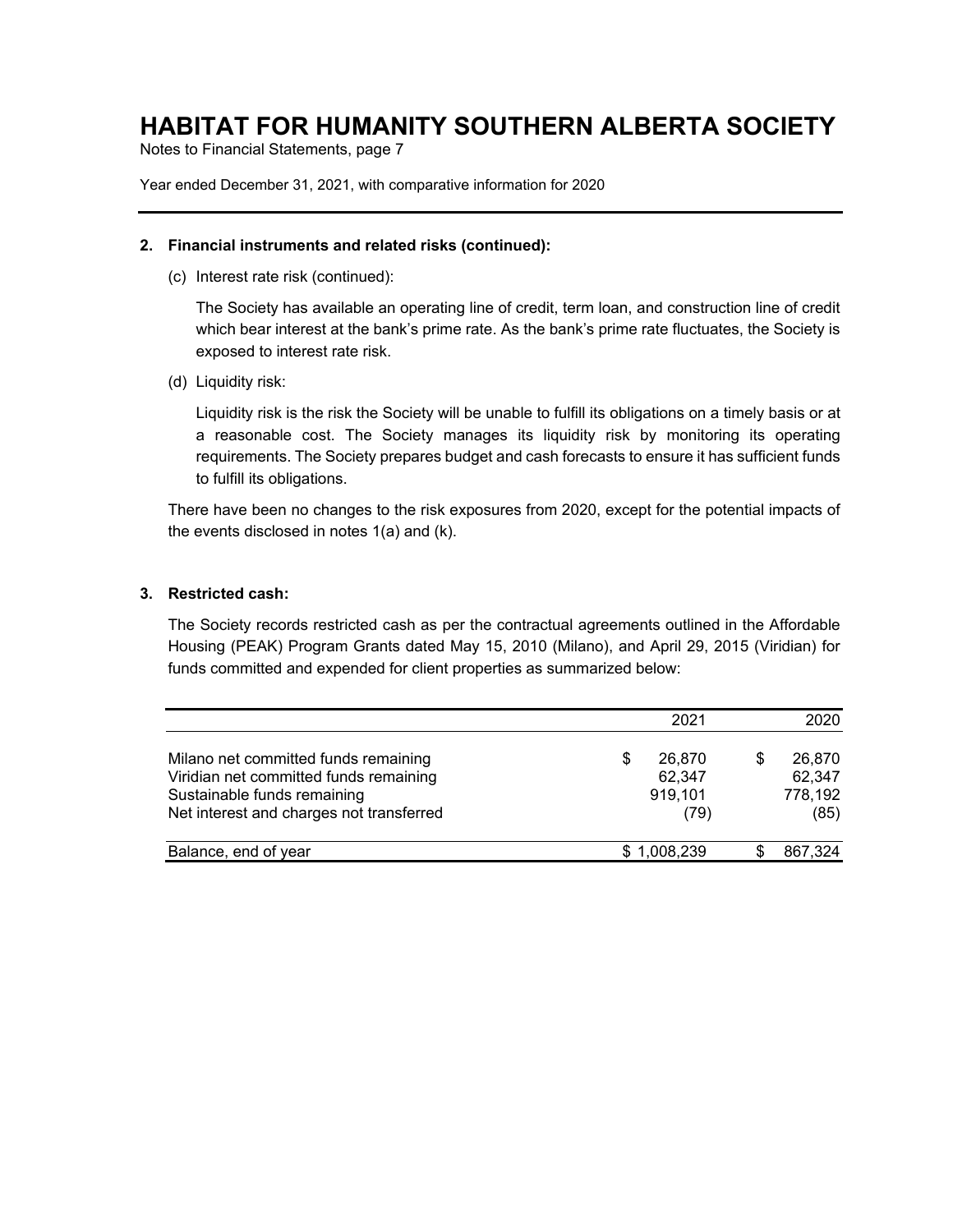Notes to Financial Statements, page 8

Year ended December 31, 2021, with comparative information for 2020

#### **4. Investments:**

The Society invested \$250,000 with the Calgary Foundation in 2005 to fund commitments made under a ground lease agreement entered into for the purposes of a development project (note 18(b)) and has revised its contribution commitment to 20% of the monthly mortgage payments received in relation to the project until the total investment reaches \$500,000. The Society is not required to make a contribution to the repurchase fund as it has reached its target balance. The fair market value of these investments at December 31, 2021 is \$834,150 (2020 – \$737,376) and cost at December 31, 2021 remains at \$318,700.

In 2021, the Society held unrestricted investments with a fair market value of \$nil (2020 – \$2,799). Income earned from the Calgary Foundation investment in 2021 amounted to \$41,035 (2020 – \$26,870).

|                                                           |     | 2021    |    | 2020             |
|-----------------------------------------------------------|-----|---------|----|------------------|
| Calgary Foundation - repurchase fund<br>Other investments | SS. | 834.150 | S. | 737,376<br>2.799 |
| Balance, end of year                                      |     | 834,150 |    | 740,175          |

#### **5. Projects under development:**

|                                                                                                         | 2021             | 2020             |
|---------------------------------------------------------------------------------------------------------|------------------|------------------|
|                                                                                                         |                  |                  |
| Balance, beginning of the year                                                                          | 3,702,278<br>\$  | 5,942,889<br>S.  |
| Project costs during the year                                                                           | 1,671,533        | 2,814,270        |
|                                                                                                         | 5,373,811        | 8,757,159        |
| Less:                                                                                                   |                  |                  |
| Direct project costs expensed                                                                           | (112,930)        | (3, 117)         |
| Land cost transferred to land held for sale (note 7)<br>Completed project costs transferred to projects |                  | (587,608)        |
| held for sale (note 6)                                                                                  | (1,584,333)      | (4,464,156)      |
| Balance, end of year                                                                                    | 3,676,548<br>\$. | 3,702,278<br>\$. |

During the year, the Society capitalized interest of \$23,473 (2020 – \$26,479) to projects under development.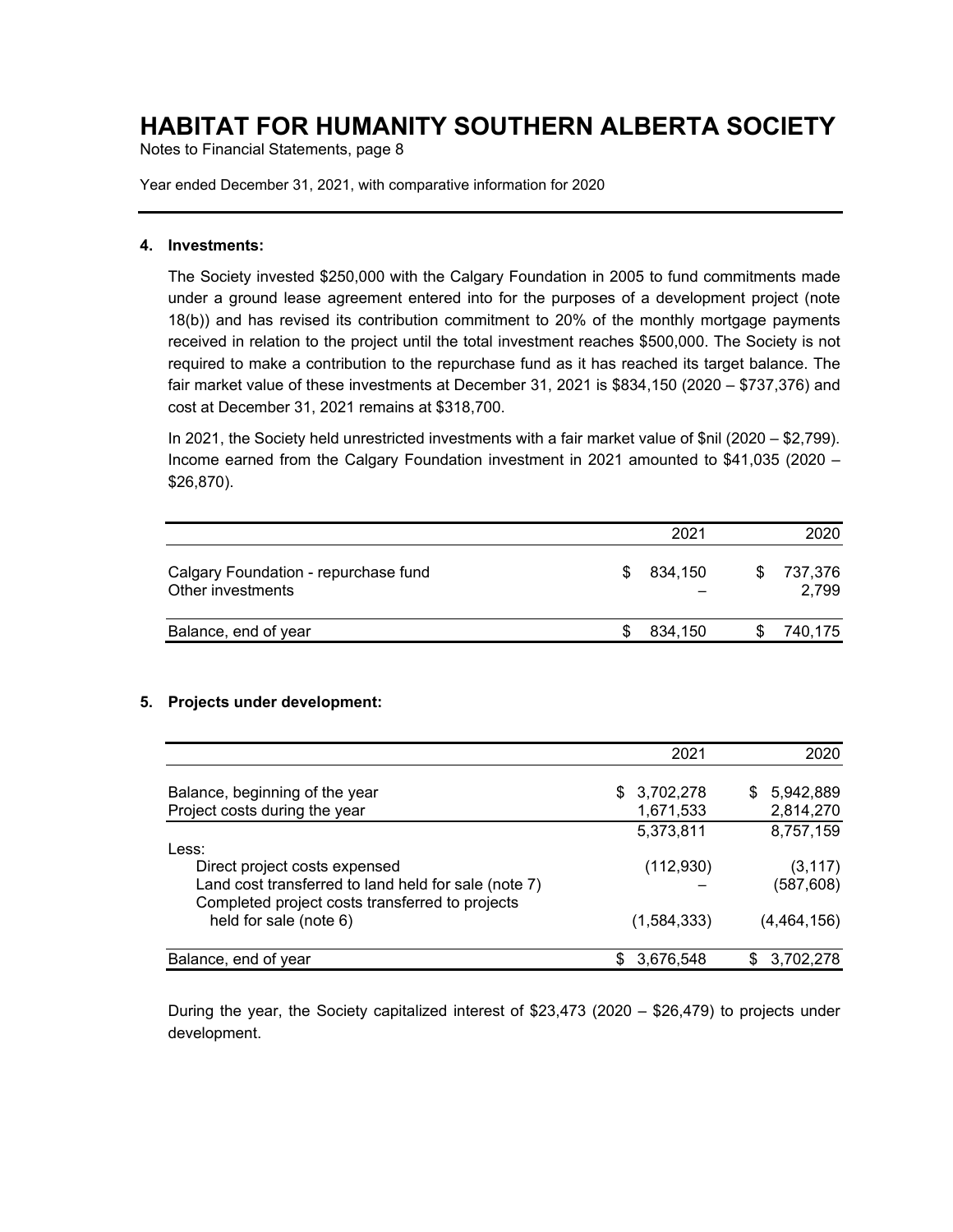Notes to Financial Statements, page 9

Year ended December 31, 2021, with comparative information for 2020

#### **6. Projects held for sale:**

Project unit buybacks are valued at the mortgage amount outstanding at the time of repurchase. The 2021 buybacks were valued at  $$467,809$  (2020 –  $$1,771,117$ ). At the end of the fiscal year, if the mortgage value of the properties exceeds the market value, the properties are written down to their market value. In 2021, 2 properties were written down by \$18,235 to their net realizable value (2020 – 9 properties were written down by \$95,730) and is included in program delivery on the statement of operations.

|                                                  | 2021         | 2020            |
|--------------------------------------------------|--------------|-----------------|
| Balance, beginning of year<br>Add:               | \$ 6,578,484 | 6,772,963<br>S. |
| Costs of completed new projects transferred from |              |                 |
| projects under development (note 5)              | 1,584,333    | 4,464,156       |
| Project unit buybacks                            | 467,809      | 1,771,117       |
| Repairs on buybacks                              | 169,927      | 178,171         |
|                                                  | 8,800,553    | 13,186,407      |
| Less:                                            |              |                 |
| Direct costs of projects sold during the year    | (5,976,555)  | (4,672,428)     |
| Direct costs of properties sold to the market    | (141, 820)   | (1,839,765)     |
| Write down to net realizable value               | (18, 235)    | (95, 730)       |
| Balance, end of year                             | 2,663,943    | 6,578,484       |

### **7. Land held for sale:**

Land held for development is \$nil (2020 – \$370,000). The land was sold in 2021 for its net realizable value.

|                                                                                     | 2021      | 2020       |
|-------------------------------------------------------------------------------------|-----------|------------|
| Balance, beginning of the year<br>Transfer from projects under development (note 5) | 370,000   | 587,608    |
| Less write down to net realizable value<br>Sale of land                             | (370,000) | (217, 608) |
| Balance, end of year                                                                |           | 370,000    |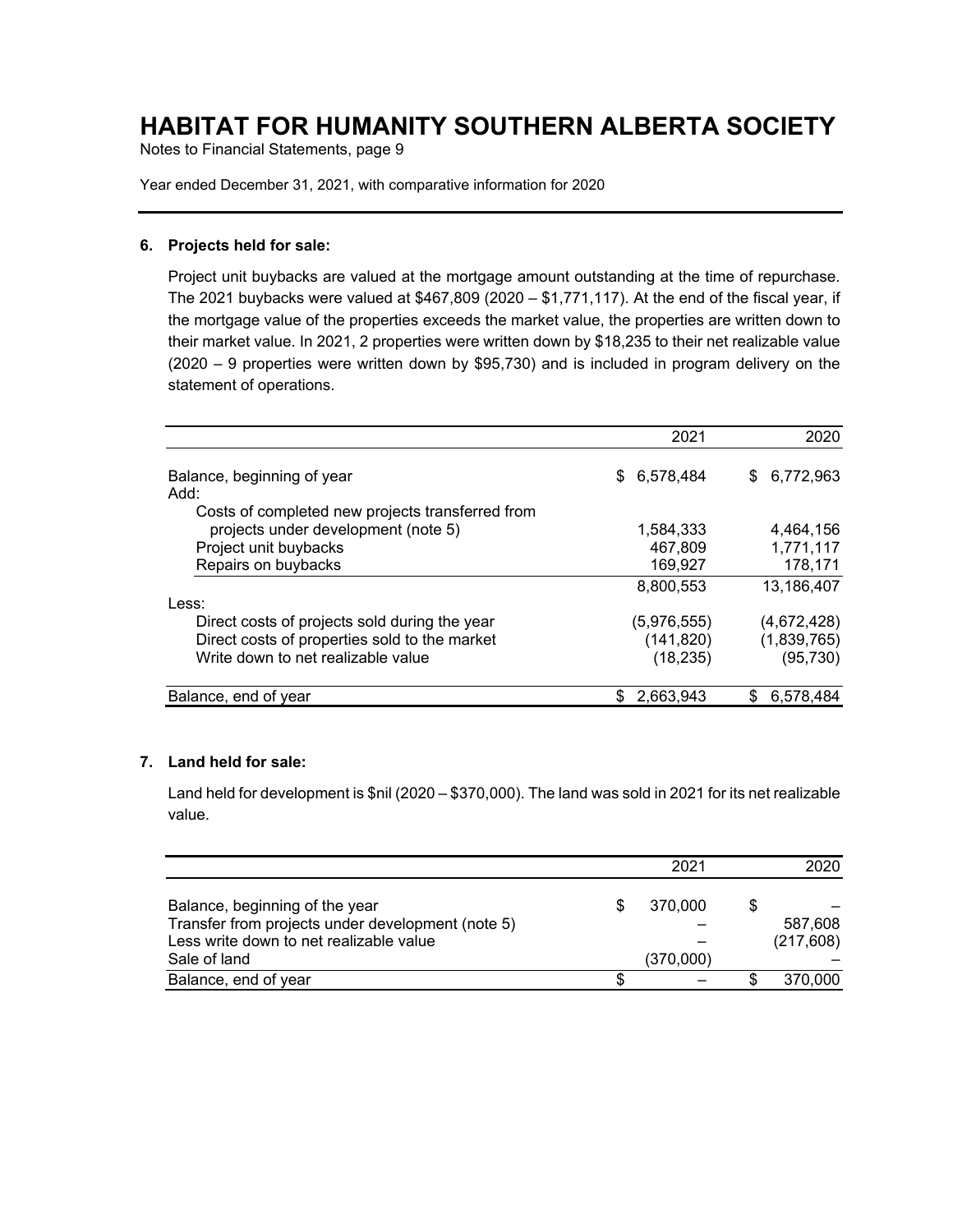Notes to Financial Statements, page 10

Year ended December 31, 2021, with comparative information for 2020

#### **8. First mortgages receivable:**

In 2021, the Society entered into 25 new mortgages (2020 – 19). In total there are 223 mortgages outstanding (2020 – 207). First mortgages are for 20 to 55-year terms and secured by the related land and building. New mortgages valued at \$6,480,652 (2020 – \$5,084,527) were issued during the year. A mortgage discount expense of \$3,895,307 (2020 – \$2,965,567) was recorded on new mortgages during the year at an imputed interest rate of 2.95% per annum. Amortization of the mortgage discount is calculated over the period of the mortgage and was \$173,701 for 2021 (2020  $-$  \$74,106).

|                                                              | 2021                        | 2020                         |
|--------------------------------------------------------------|-----------------------------|------------------------------|
| Gross mortgages receivable<br>Unamortized mortgage discounts | \$40,475,287<br>(6,613,067) | \$ 36,996,036<br>(2,891,461) |
| Present value of first mortgages receivable                  | \$33,862,220                | \$34,104,575                 |

Annual mortgage repayments for 2021 totaled \$2,714,643 (2020 – \$2,213,984). Future net mortgage repayments expected are as follows:

| 2022       | \$1,998,632 |
|------------|-------------|
| 2023       | 1,887,979   |
| 2024       | 1,872,849   |
| 2025       | 1,821,867   |
| 2026       | 1,759,979   |
| Thereafter | 31,133,981  |

The Society holds forgivable second mortgages dated prior to May 1, 2010, aggregating \$3,148,474 on 47 units (2020 – \$3,248,496 on 50 units) which expire at the end of the 25 to 50 year terms. As at December 31, 2021, one unforgivable second mortgage was recorded on the statement of financial position amounting to \$29,125 (2020 – \$nil).

### **9. Second mortgages receivable:**

PEAK second mortgages are secured by the related land and building. These mortgages are noninterest bearing for the first 5 years, with interest accruing at 5% for Milano and 3% for York 29, compounded annually, thereafter. No payments are required unless the homeowner sells, rents or defaults on the designated housing unit. A mortgage reduction of \$6,000 is available if the second mortgage is repaid within 10 years of the original mortgage adjustment date.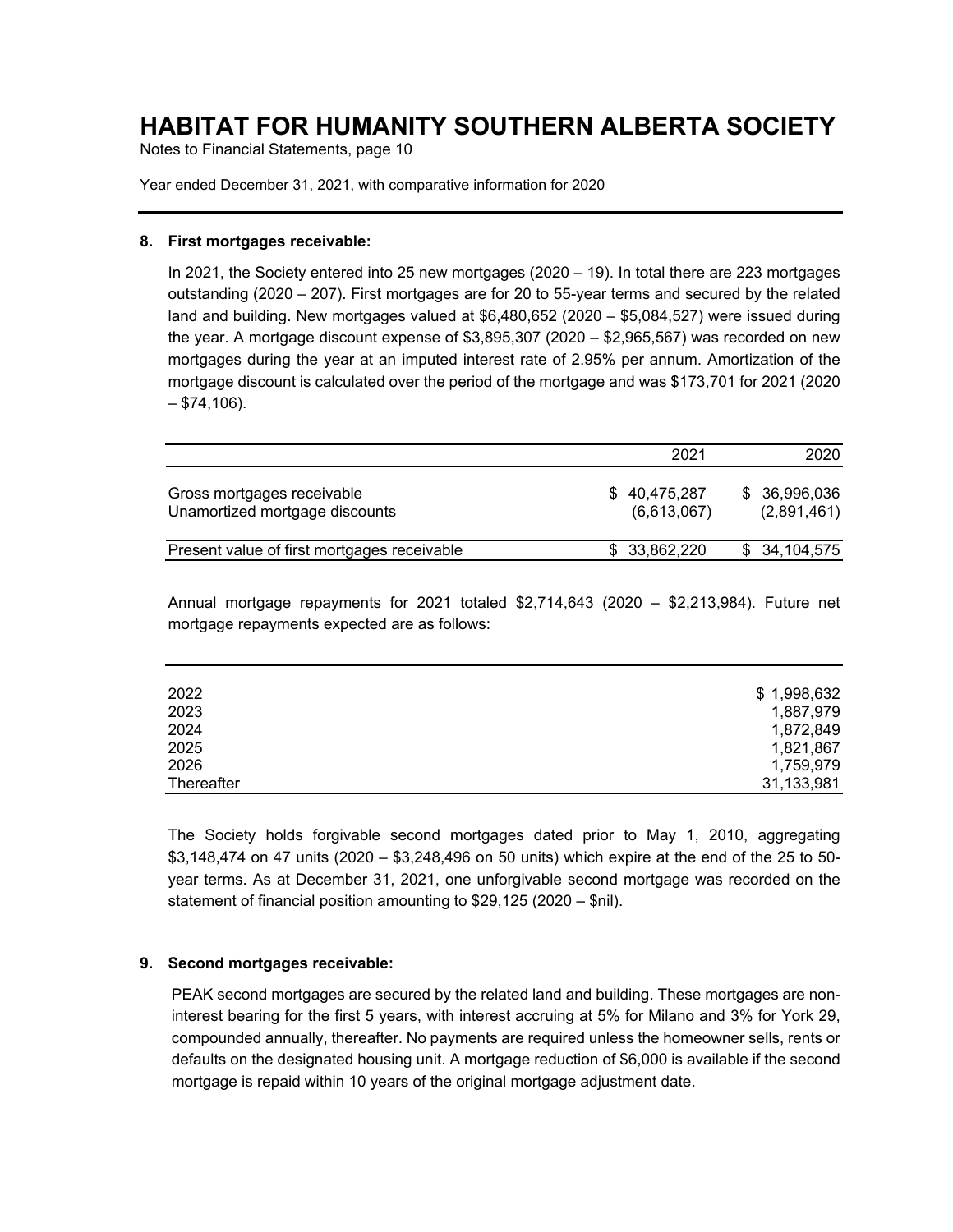Notes to Financial Statements, page 11

Year ended December 31, 2021, with comparative information for 2020

#### **9. Second mortgages receivable (continued):**

In 2021, PEAK second mortgages were paid out for 3 Milano units (2020 – 3 units) at a value of \$115,896 (2020 – \$95,220), 4 York 29 units (2020 – 2 units) at a value of \$167,540 (2020 – \$80,538) and 1 Viridian unit (2020 – 1 unit) at a value of \$11,192 (2020 – \$11,161). One Viridian unit was foreclosed.

Second mortgage interest is a net amount of interest accrued and paid out for the year. In 2021, 19 Milano units (2020 – 22 units) accrued net interest totaling \$8,032 (2020 – \$28,830) and 10 York 29 units (2020 – 14 units) paid net interest of (\$4,128) (2020 net accrued interest – \$15,331). In 2021, 5 Viridian units (2020 – nil) started accruing interest totaling \$683 (2020 – \$nil). These amounts have been included in the second mortgage receivable balance.

|                                 | 2021        | 2020             |
|---------------------------------|-------------|------------------|
|                                 |             |                  |
| PEAK balance, beginning of year | \$1,895,619 | \$2,038,549      |
| Milano payout                   | (115, 896)  | (95, 220)        |
| York 29 payout                  | (167, 540)  | (80, 538)        |
| Viridian payout                 | (11, 192)   | (11, 161)        |
| Mortgage payments               |             | (172)            |
| Net change Milano interest      | 8,032       | 28,830           |
| Net change Viridian interest    | 683         |                  |
| Net change York 29 interest     | (4, 128)    | 15,331           |
| Foreclosure                     | (14, 185)   |                  |
| PEAK balance, end of year       | \$1,591,393 | 1,895,619<br>\$. |

High River second mortgages are secured by the related land and building. These mortgages are non-interest bearing for the first 5 years, with interest accruing at 3%, compounded annually, thereafter. No payments are required unless the homeowner sells, rents or defaults on the designated housing unit. In 2021, 10 High River units (2020 – 10 units) accrued interest of \$8,948  $(2020 - $3,262)$ .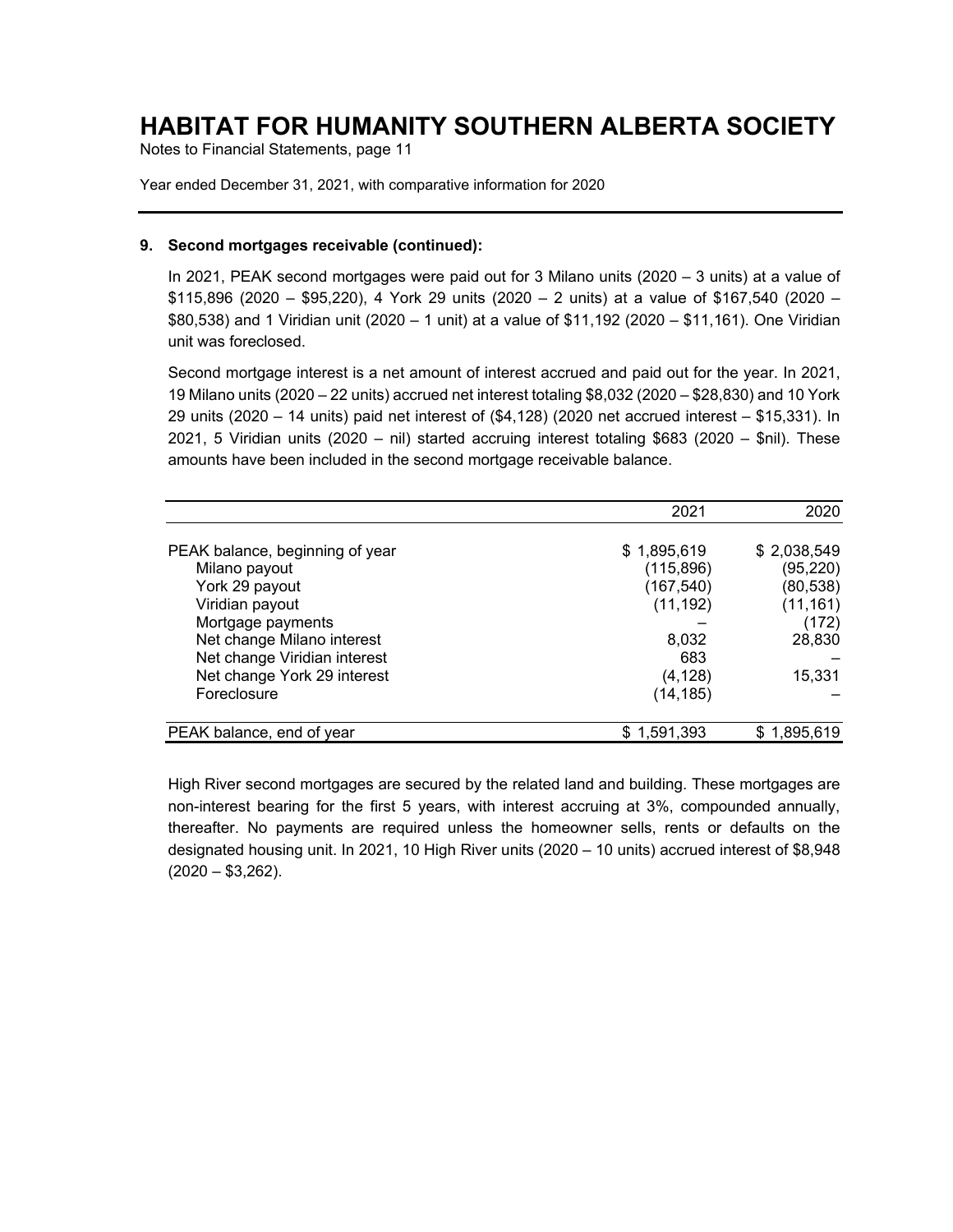Notes to Financial Statements, page 12

Year ended December 31, 2021, with comparative information for 2020

#### **10. Property and equipment:**

|                                  |               |               |     | 2021     |    | 2020     |
|----------------------------------|---------------|---------------|-----|----------|----|----------|
|                                  |               | Accumulated   |     | Net book |    | Net book |
|                                  | Cost          | amortization  |     | value    |    | value    |
| Automotive and trailers          | \$<br>268,663 | \$<br>129.802 | \$  | 138.861  | \$ | 66,090   |
| Computer equipment               | 89,030        | 79.539        |     | 9.491    |    | 6,772    |
| Computer software                | 162,022       | 148,624       |     | 13,398   |    | 44,438   |
| Construction mobile equipment    | 52,763        | 50,706        |     | 2,057    |    | 2,938    |
| Construction tools and equipment | 19,300        | 11,088        |     | 8,212    |    | 4,860    |
| Office equipment and furniture   | 100,533       | 92,826        |     | 7.707    |    | 9,633    |
| Leasehold improvements           | 767,310       | 448,014       |     | 319,296  |    | 171,825  |
|                                  | \$1,459,621   | \$<br>960,599 | \$. | 499,022  | S  | 306,556  |

#### **11. Accounts payable and accrued liabilities:**

Included in accounts payable and accrued liabilities are government remittances of \$35,177 (2020 – \$44,872 receivable), which represents amounts payable for Goods and Services Tax.

### **12. Credit facilities:**

The Society has available a \$1,000,000 demand operating loan facility to be used for general operations. This facility bears interest at the bank's prime rate of 2.45% rate per annum (2020 – bank's prime rate of 2.45%). The facility balance as of December 31, 2021 is \$nil (2020 – \$nil).

The Society has available a \$10,000,000 demand credit facility to be used as interim financing for the acquisition of land for residential purpose, interest and predevelopment costs, of which \$4,454,116 was utilized at December 31, 2021 (2020 – \$4,684,887). The facility is available by way of prime-based loans or by term loans. Interest expense related to the credit facilities for 2021 is \$138,435 (2020 – \$159,945).

Initial drawings are taken as a line of credit and bear interest at the bank's prime rate plus 0.75% per annum for the first two-year period. After two years of the advance, if the outstanding balance is not demanded by the lender, the outstanding amount of the loan is amortized over 18 years as a term loan, bearing interest at the bank's prime rate plus 0.5% per annum and monthly payments of principal and interest commence. The loan may be repaid in whole or in part at any time without penalty.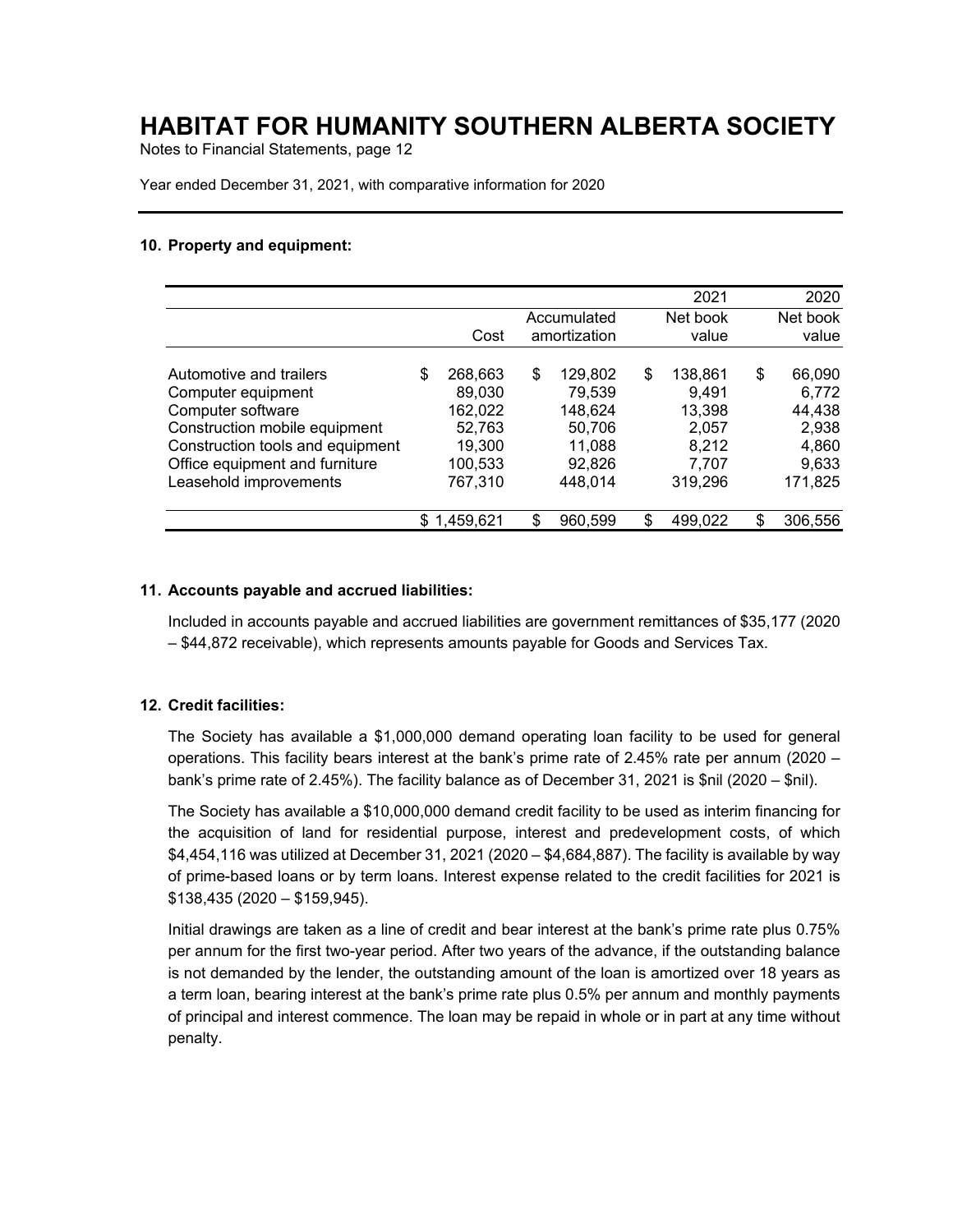Notes to Financial Statements, page 13

Year ended December 31, 2021, with comparative information for 2020

#### **12. Credit facilities (continued):**

The Society has available a \$1,000,000 demand credit facility to be used for the issuance of letters of credit in support of municipal utility and other similar obligations. This facility accrues interest at bank's prime rate plus 1% per annum if drawn. The facility balance as of December 31, 2021 is \$757,439 (2020 – \$757,439).

Security on these facilities consists of a general security agreement providing a security interest over all present and after acquired personal property and a floating charge on all lands.

The banking facilities available to the Society are subject to certain financial and non-financial covenants. In 2021, the banking facilities were amended, this included amendments to the definition of certain covenants that are applicable as at December 31, 2021. As at December 31, 2021, the Society is in compliance with all such covenants. The next annual review date for any demand credit facilities is set for May 31, 2022.

The Society purchased two vehicles in 2021 and obtained financing for each. Each loan bears interest of 1.99% annually and is amortized over 84 months. Interest expense related to the vehicle loan facilities for 2021 is \$1,640 (2020 – \$nil).

|                             |    | 2021                 | 2020            |
|-----------------------------|----|----------------------|-----------------|
| Term loans<br>Vehicle loans | \$ | 2,883,424<br>102,908 | \$3,076,195     |
| Operating loans             |    | \$2,986,332          | \$3,076,195     |
| Line of credit              | S  | 1,570,692            | \$1,570,692     |
| Balance, end of year        | \$ | 4,557,024            | \$<br>4,646,887 |

Assuming payment of the term loans are not demanded, principal payments for the term of the loans are as follows:

| 2022<br>2023 | 276,526<br>\$<br>284,831 |  |
|--------------|--------------------------|--|
| 2024         | 292,989                  |  |
| 2025         | 302,070                  |  |
| 2026         | 301,073                  |  |
| Thereafter   | 2,996,627                |  |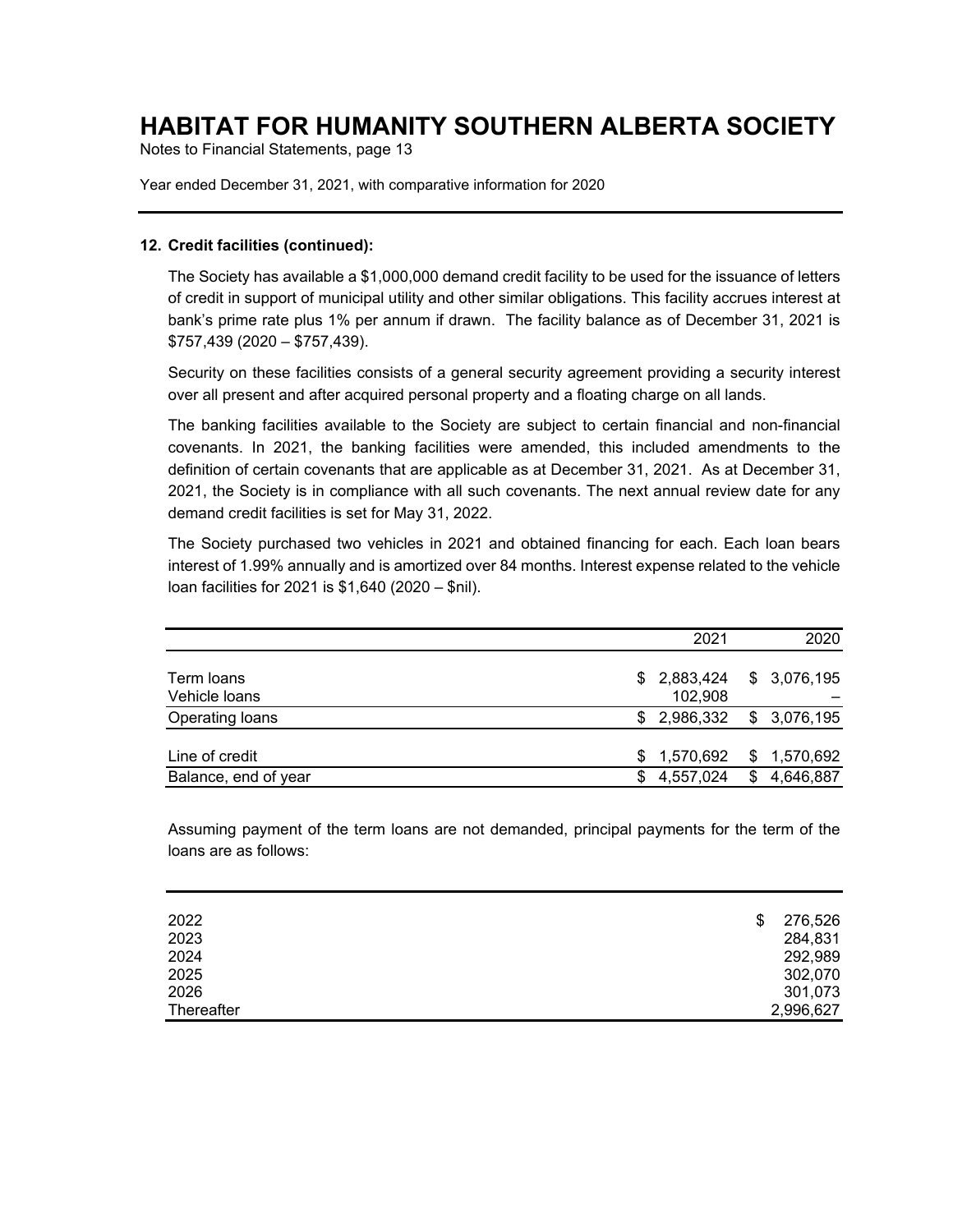Notes to Financial Statements, page 14

Year ended December 31, 2021, with comparative information for 2020

### **12. Credit facilities (continued):**

The Society is committed to minimum annual lease payments under vehicle loans as follows:

| 2022       | \$<br>15,626 |
|------------|--------------|
| 2023       | 15,940       |
| 2024       | 16,256       |
| 2025       | 16,586       |
| 2026       | 17,316       |
| Thereafter | 21,184       |

#### **13. Deferred revenue:**

The Society received cash donations, grants, sponsorships, and gift-in-kind during the year, which are deferred as the eligible expenditures, have not been incurred. The deferred revenue balances include externally restricted contributions detailed in note 14.

|                                                                                             | 2021                                  | 2020                                  |
|---------------------------------------------------------------------------------------------|---------------------------------------|---------------------------------------|
| Balance, beginning of year<br>Amounts received<br>Amounts recognized as revenue in the year | 5,531,940<br>1,742,843<br>(1,483,652) | 2,418,588<br>5,116,372<br>(2,003,020) |
| Balance, end of year                                                                        | 5,791,131                             | 5,531,940                             |

#### **14. CMHC-HFHC National Housing Co-Investment Fund:**

Habitat for Humanity Canada secured funding for the Federation through the CMHC-HFHC National Housing Co-Investment Fund (the "Fund"). Affiliates were invited to apply for funding for eligible projects. These agreements provide for 20-year forgivable loans to assist with the financing of the construction of affordable owner-occupied units up to a maximum of eligible project costs as set out in each of the funding agreements.

The Society has entered into the following loan agreement with Habitat for Humanity Canada:

- a) The 2019 funding agreement for 2 projects was approved for \$1,095,071, all funding was received in 2020.
- b) The 2020 funding agreement for 3 projects was approved for \$1,468,883 of which \$320,000 (2020 – \$1,015,106) was received.
- c) The 2021 funding agreement for 2 projects was approved for \$346,745 of which \$138,698 (2020 – \$nil) was received.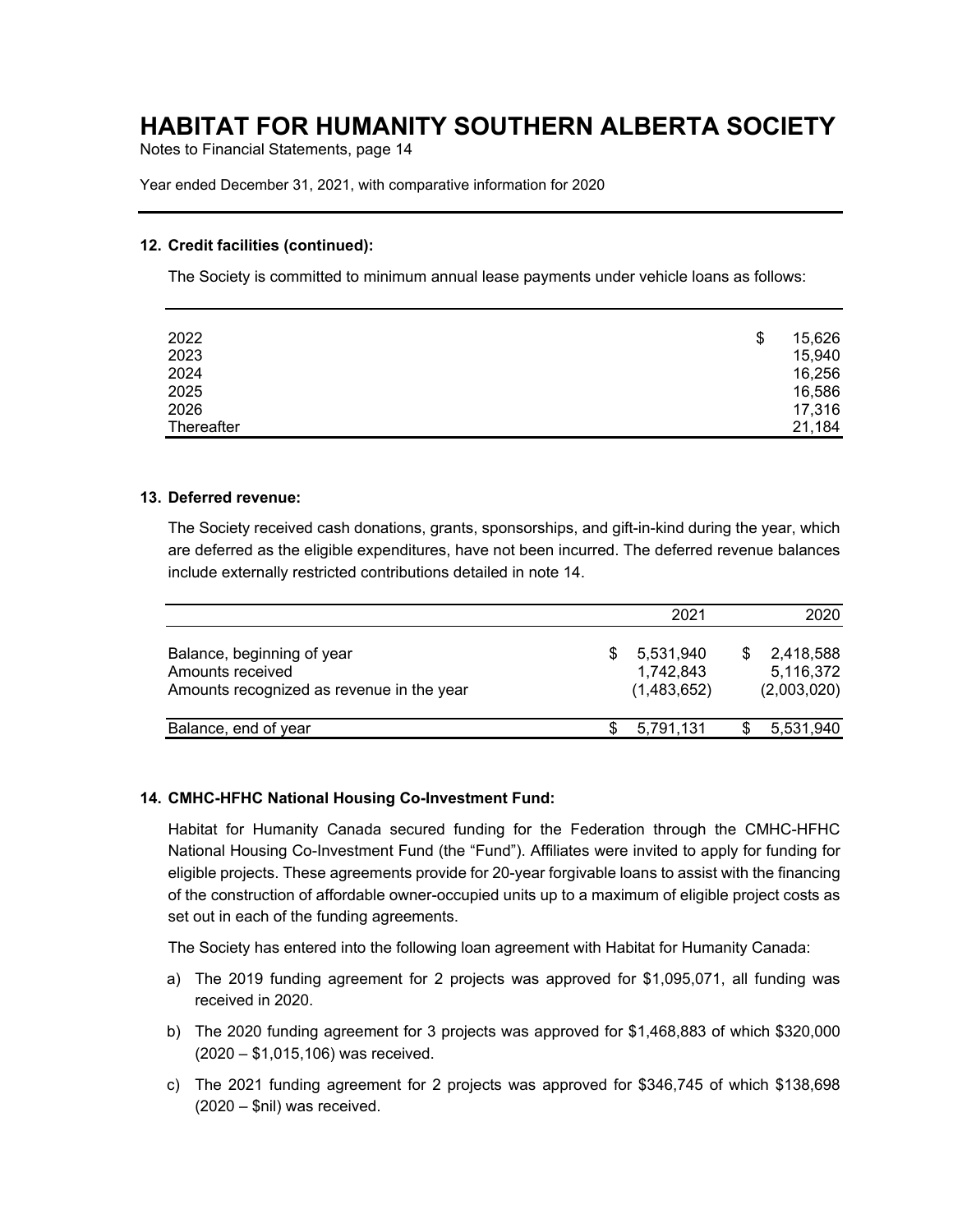Notes to Financial Statements, page 15

Year ended December 31, 2021, with comparative information for 2020

#### **14. CMHC-HFHC National Housing Co-Investment Fund (continued):**

The loans are interest-free for so long as the conditions specified in the agreements are met and the loans are not in default. The loans are forgiven at a rate of one twentieth per year over 20 years beginning 12 months after the last Habitat Affiliate on the agreement has completed its final drawdown.

|                                                | 2021                 | 2020            |
|------------------------------------------------|----------------------|-----------------|
| Balance, beginning of year<br>Amounts received | 2,110,177<br>458,698 | \$<br>2,110,177 |
| Balance, end of year                           | 2,568,875            | 2,110,177       |

The balance of the amount received from the Fund is included in deferred revenue (note 13).

#### **15. PEAK program liability:**

The PEAK program liability is comprised of the following amounts managed by the Society on behalf of Trico Foundation and the Alberta Government:

|                                      | 2021          | 2020          |
|--------------------------------------|---------------|---------------|
|                                      |               |               |
| Restricted cash Milano Project       | \$<br>552,840 | 488,084<br>\$ |
| Interest receivable                  | 207,318       | 199,456       |
| Milano mortgages receivable          | 710,669       | 826,565       |
| Milano program liability             | 1,470,827     | 1,514,105     |
| Laredo Cochrane mortgages receivable | 13,500        | 13,500        |
| Laredo Cochrane program liability    | 13,500        | 13,500        |
| Restricted cash York 29 Project      | 386,454       | 313,647       |
| Interest receivable                  | 58,749        | 62,707        |
| York 29 mortgages receivable         | 419,515       | 587,055       |
| York 29 program liability            | 864,718       | 963,409       |
| Restricted cash Viridian Project     | 69,024        | 65,678        |
| Interest receivable                  | 682           |               |
| Viridian mortgages receivable        | 180,959       | 206,336       |
| Viridian program liability           | 250,665       | 272,014       |
| Total PEAK program liability         | \$2,599,710   | \$2,763,028   |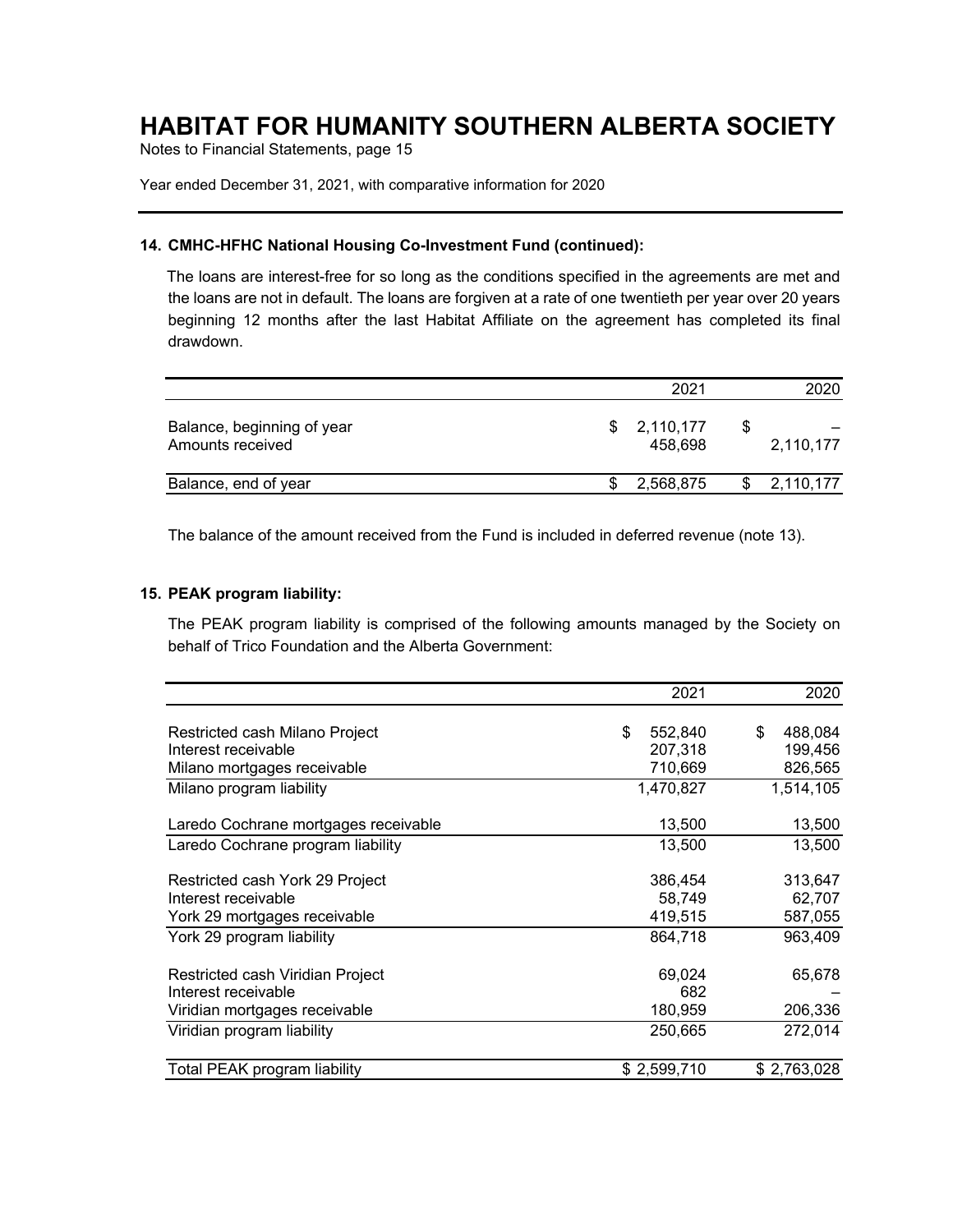Notes to Financial Statements, page 16

Year ended December 31, 2021, with comparative information for 2020

#### **15. PEAK program liability (continued):**

As mortgages are repaid by homeowners, the funds repaid from the second mortgage, as well as any interest received, is distributed to the sustainability fund in accordance with the terms of the funding agreement.

The sustainability fund is to be used as follows: 50% to support future PEAK Homeownership Projects and 50% to support the Society's traditional build model through the Fund for Humanity.

#### **16. High River program liability:**

The High River program liability is managed by the Society on behalf of Rempel Homes and the Canadian Red Cross.

As second mortgages are repaid by homeowners, these funds, as well as any interest received, is distributed to the sustainability fund in accordance with the terms of the funding agreement. The funds accumulated in this sustainability fund will continue to accrue over time to help fund future initiatives of the Society.

#### **17. Related party transactions:**

The Society is an affiliate of Habitat for Humanity Canada. Habitat for Humanity is a global partnership, and in recognition of this, each affiliate is committed to contribute at least 10% of its non-designated cash contributions to international work. All funds received have been designated for local operations and construction; therefore, the Society contributed a discretionary contribution of \$25,000 in 2021 (2020 – \$25,000). The Society's contribution assists Habitat for Humanity international work.

During the year, the Society paid ReStore royalties of \$202,250 (2020 – \$149,766), affiliation fees of \$176,427 (2020 – \$191,234), and affiliate mortgage relief of \$nil (2020 – \$68,608) to Habitat for Humanity Canada. In 2021, the Society received \$243,903 in cash donations, grants and sponsorships (2020 – \$168,857) in addition to \$426,905 of gifts-in-kind (2020 – \$503,421) from Habitat for Humanity Canada. The amount due at year-end to Habitat for Humanity Canada is \$88,639 (2020 – \$97,766) and included within accounts payable and accrued liabilities.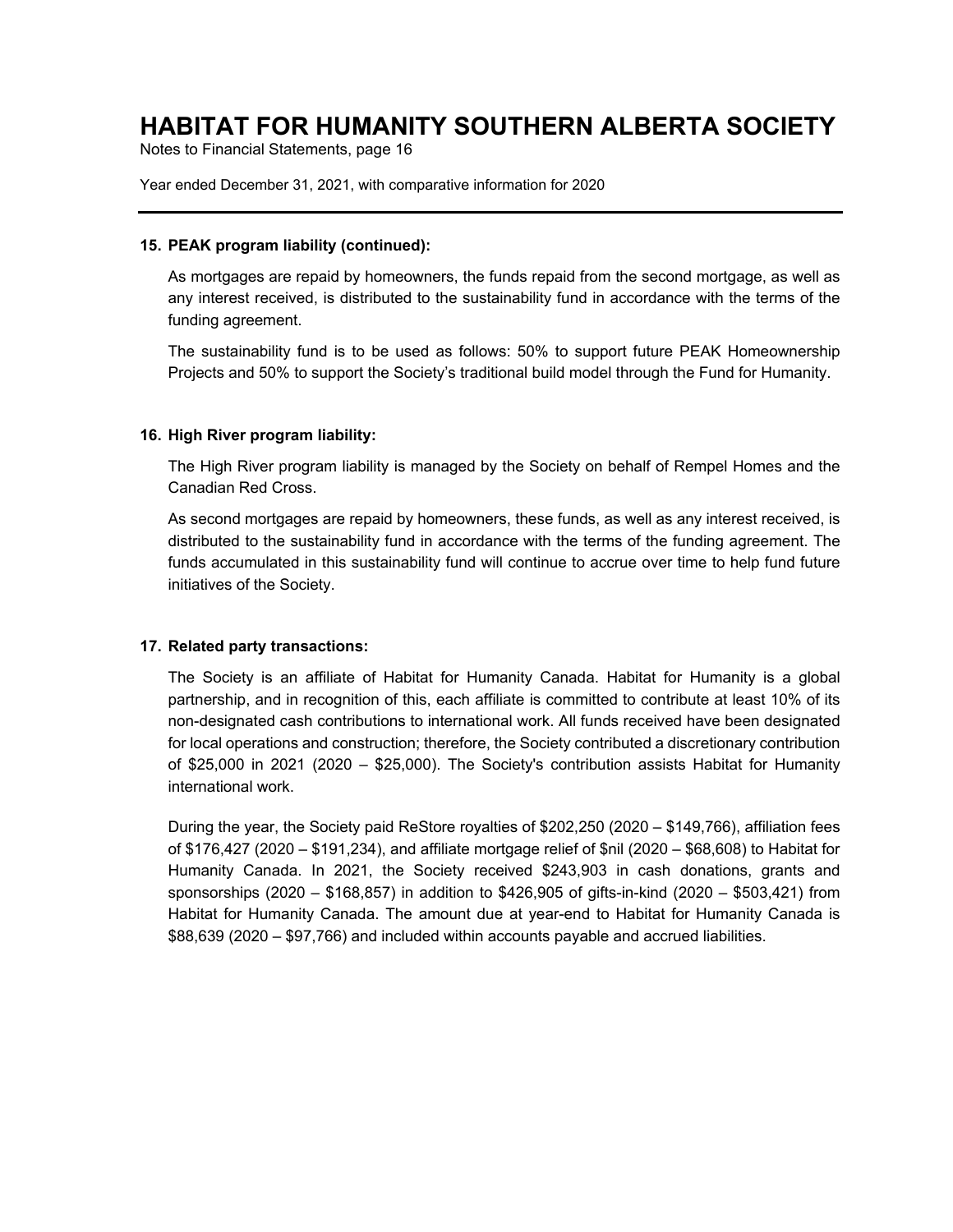Notes to Financial Statements, page 17

Year ended December 31, 2021, with comparative information for 2020

#### **18. Commitments and contingencies:**

(a) The Society is committed to payments under operating leases for office and store space, furniture and computer equipment. The future minimum commitments are as follows:

| 2022       | \$<br>714,675 |
|------------|---------------|
| 2023       | 729,942       |
| 2024       | 713,559       |
| 2025       | 499,934       |
| 2026       | 484,529       |
| Thereafter | 1,255,326     |

- (b) The Society has entered into a renewable 99-year ground lease ("Suncourt lease") for the purposes of the development of a 27-unit townhouse project. The Suncourt lease became effective July 1, 2003 with annual rental payments in the amount of \$20,000. The Suncourt lease provides for an adjustment every 30 years to the annual rental based on the lesser of 4% of the fair market value of the land under lease, excluding improvements, and \$60,000. The lease specifies that the Society must use the land solely and exclusively for the purposes of alleviating the problem of a lack of affordable housing for low-income families in Calgary, Alberta. The Society has committed to repurchase all units back from owners and may fund these commitments through the investment held with the Calgary Foundation (note 4). There were 2-unit buybacks in 2021 for \$136,500 and \$86,309, respectively (2020 – 2 unit for \$86,309 and \$91,309, respectively).
- (c) The Society entered into a renewable 99-year ground lease ("Sheftel lease") with the Calgary Community Land Trust, for the purposes of the development of a 12-unit townhouse project in north-west Calgary. The Sheftel lease became effective February 25, 2008 with annual rental payments in the amount of \$10,080. The Sheftel lease provides for an adjustment every 15 years (Rent Adjustment Date) to the annual rental based on 4% of the fair market value of the land under lease, excluding improvements. The Sheftel lease specifies that the Society must use the land solely and exclusively for the purpose of alleviating the problem of a lack of affordable housing for low-income families in Calgary, Alberta. Due to this specification, the Society has committed to repurchase all units back from owners and may fund these commitments through the investment held with the Calgary Foundation (note 4). There was no buyback in 2021 for \$nil (2020 – 1 unit for \$178,500).
- (d) The Society issues letters of credit through its financial institution to provide guarantees to certain vendors. The balance of outstanding letters of credit is \$757,439 (2020 – \$757,439).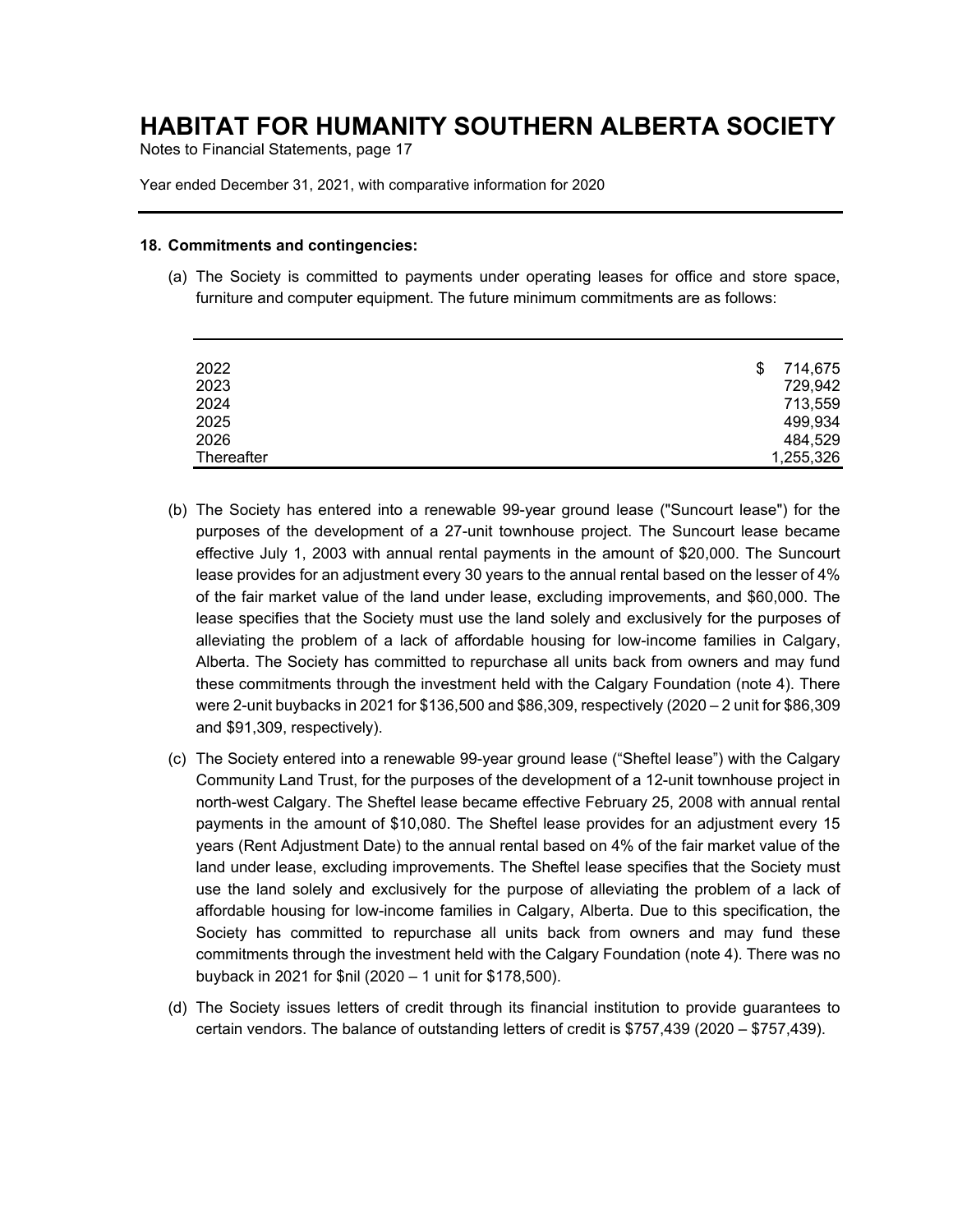Notes to Financial Statements, page 18

Year ended December 31, 2021, with comparative information for 2020

#### **18. Commitments and contingencies (continued):**

(e) From time to time, the Society is involved in various claims and legal actions which occur in the ordinary course of operations. Liability for these claims and lawsuits are recorded to the extent that the probability of a loss is likely and estimable. At the time of the financial statements preparation, there has been no resolution or indication that the settlement of any actions will result in any material liabilities.

#### **19. Fundraising revenue, gift-in kind donations and grants:**

|                                                     | 2021                     | 2020                       |
|-----------------------------------------------------|--------------------------|----------------------------|
| Donations<br>Sponsorship and fundraising activities | \$<br>780,264<br>161,598 | \$<br>1,418,196<br>630,936 |
| Fundraising revenue                                 | 941,862                  | 2,049,132                  |
| Grants                                              | 354,776                  | 561,640                    |
| Government grants:                                  |                          |                            |
| Federal                                             | 108,554                  | 1,100,721                  |
| Provincial                                          | 962,050                  | 1,013,870                  |
| Municipal                                           | 243,000                  | 59,970                     |
| Government grants                                   | \$<br>1,313,604          | \$<br>2,174,561            |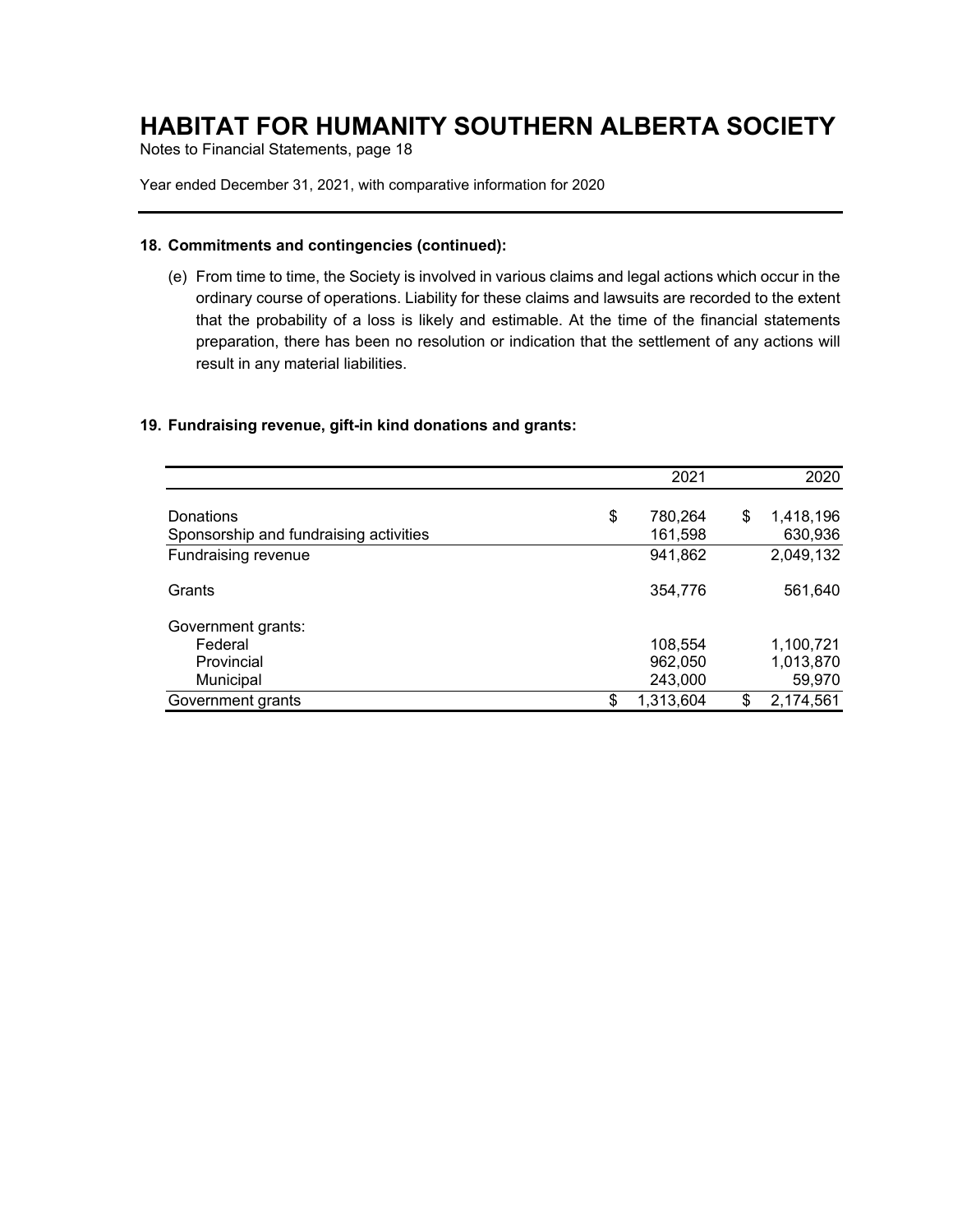Notes to Financial Statements, page 19

Year ended December 31, 2021, with comparative information for 2020

### 2021 2020 Gifts-in-kind donations: Construction 95,812 92,258 Miscellaneous 398 43,250 ReStore 6,261,107 4,790,110 Gifts-in-kind donations 6,357,317 4,925,618  $$8,967,559$   $$9,710,951$

#### **19. Fundraising revenue, gift-in kind donations and grants (continued):**

Donations are monetary gifts received and may be tax receipted under the Income Tax Act. In raising \$941,862 (2020 – \$2,049,132) in fundraising revenues, the Society incurred \$359,772 (2020 – \$327,237) in fundraising expenses for the purpose of soliciting contributions, which includes \$198,059 (2020 – \$111,770) for direct fundraising expenses and \$161,714 (2020 – \$215,467) for employee compensation and benefits.

Grants are received from foundations, corporations and government. Government grants are mainly Government of Alberta affordable housing funding, CMHC federal affordable housing funding and COVID-19 related federal assistance.

The Government of Canada created a program called the Canada Emergency Wage Subsidy ("CEWS") to provide wage assistance to companies who experienced a decrease in revenues resulting from the COVID-19 outbreak. During the year, the Society met the eligibility requirements and received \$75,164 (2020 – \$1,071,783). The entire amount has been recognized as grants on the statement of operations. In addition, the Society received \$nil (2020 – \$25,000) in accordance with the Temporary Wage Subsidy ("TWS") program. In 2021, the Society received 75% of rent and operating cost forgiveness totaling \$nil (2020 – \$51,756) at the Calgary south ReStore through the Canadian Emergency Commercial Rent Assistance Program ("CECRA"). This is reflected in the statement of operations as a reduction of ReStore expenses.

Gifts-in-kind donations revenue is products donated to the Society for the purposes of ReStore, construction or fixed assets. ReStore gifts-in-kind are expensed in the year received.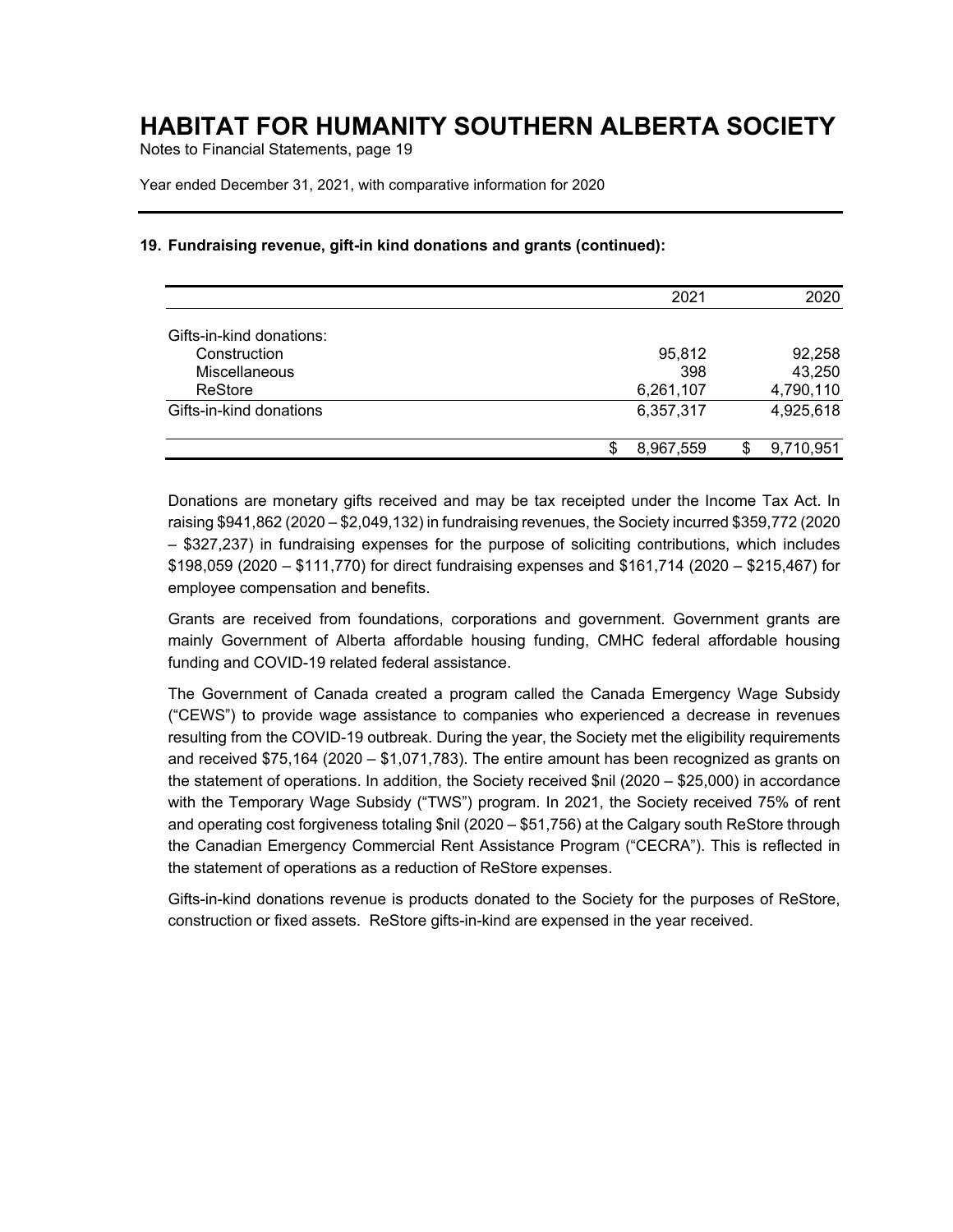Notes to Financial Statements, page 20

Year ended December 31, 2021, with comparative information for 2020

| <b>Provincial Affordable Housing Program- Milano Project:</b>                                                                                                                                                                                                                                                                                                                  |             |          |                                                        |           | Schedule 1<br>(unaudited) |         |  |  |
|--------------------------------------------------------------------------------------------------------------------------------------------------------------------------------------------------------------------------------------------------------------------------------------------------------------------------------------------------------------------------------|-------------|----------|--------------------------------------------------------|-----------|---------------------------|---------|--|--|
| For the purposes of the Affordable Housing Program, Grant Funding Dated May 15, 2010, Article 19, Paragraph C(ii), Schedule C, the following<br>is the schedule of affordable housing PEAK program restricted grant. Recipients Reporting and Monitoring Requirements, as at December 31,<br>2021, for funds committed and expended for Client Properties as identified below: |             |          |                                                        |           |                           |         |  |  |
| Alberta housing grants                                                                                                                                                                                                                                                                                                                                                         | \$2,686,837 | A        | Committed funds returned to sustainable fund           | \$        | 77,751                    |         |  |  |
| <b>Trico Contributions</b>                                                                                                                                                                                                                                                                                                                                                     | 816,446     | B.       | Repayments returned to sustainable fund                | 1,834,687 |                           | $\perp$ |  |  |
| Interest and bank charges                                                                                                                                                                                                                                                                                                                                                      | 33          | - C      | Less: continuing grants to departing clients           |           | 304,142 M                 |         |  |  |
| Less: administrative fees (64 units)                                                                                                                                                                                                                                                                                                                                           | 256,000     | D        | Less: back end administrative costs                    |           | 239,955                   | - N     |  |  |
| Total initial funde available                                                                                                                                                                                                                                                                                                                                                  |             | <b>C</b> | $l$ ass: transfers to now $\Lambda$ HOD projects/unite |           | 912271                    |         |  |  |

| TULAI IITILIAI TUHUS AVAIIADIG                  | <u> טוט, ו<del>ו</del> ג, טיט</u> |       | Less. Inditional to hew Artor projects/units | 042, JII  |  |
|-------------------------------------------------|-----------------------------------|-------|----------------------------------------------|-----------|--|
| Current uncommitted funding<br>$E-G$ ) (note 3) | 26.870                            | - F I | Sustainable funds remaining (note 3)         | 525.970 S |  |
|                                                 |                                   |       | Net committed funds remaining (F+K) (note 3) | 26.870    |  |

Restricted cash remaining (note 13)  $$552,840$  R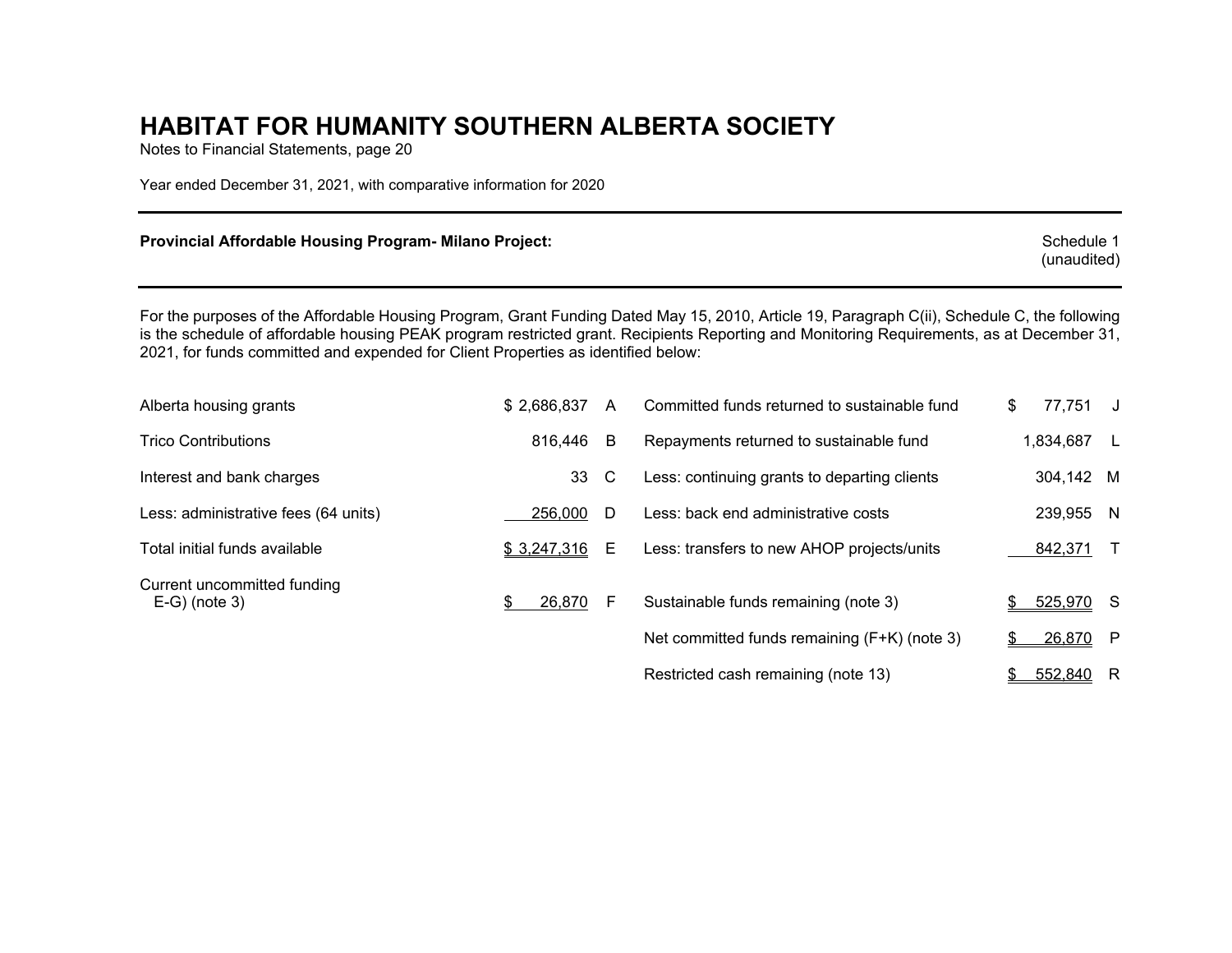Notes to Financial Statements, page 21

Year ended December 31, 2021, with comparative information for 2020

| Provincial Affordable Housing Program-Milano Project (continued): |              |              |              |                        |           |             | Schedule 1<br>(unaudited) |
|-------------------------------------------------------------------|--------------|--------------|--------------|------------------------|-----------|-------------|---------------------------|
|                                                                   |              |              |              | <b>Committed funds</b> |           | Funds       |                           |
|                                                                   |              | Down         |              | undisbursed            |           | repaid      |                           |
|                                                                   |              | payment      | Mortgage     | and returned           | Committed | by clients, | Continuing                |
|                                                                   | Funds        | funds        | subsidy      | to the                 | funds     | returned to | grants to                 |
|                                                                   | committed    | disbursed    | disbursed    | sustainable            | remaining | sustainable | departing                 |
| Unit                                                              | by unit      | by unit      | by unit      | fund                   | by unit   | fund        | clients                   |
| Unit 1                                                            | \$<br>47,811 | \$<br>35,811 | \$<br>12,000 | \$                     | \$        | \$          | \$                        |
| Unit 2                                                            | 47,811       | 35,811       | 11,600       | 400                    | —         | 35,811      | 6,000                     |
| Unit 3                                                            | 48,069       | 36,069       | 12,000       |                        |           | 46,678      |                           |
| Unit 4                                                            | 48,069       | 36,069       | 12,000       |                        | ÷,        | 36,282      |                           |
| Unit 5                                                            | 48,069       | 36,069       | 12,000       |                        |           | 38,388      | 6,000                     |
| Unit 6                                                            | 48,379       | 36,379       | 7,600        | 4,400                  |           | 36,379      |                           |
| Unit 7                                                            | 45,856       | 33,856       | 12,000       |                        |           |             |                           |
| Unit 8                                                            | 48,379       | 36,379       | 12,000       |                        |           | 36,379      | 6,000                     |
| Unit 9                                                            | 48,379       | 36,379       | 8,643        | 3,357                  |           | 36,379      | 6,000                     |
| Unit 10                                                           | 56,444       | 44,444       | 12,000       |                        |           |             |                           |
| Unit 11                                                           | 56,444       | 44,444       | 9,400        | 2,600                  | $\sim$    | 44,444      | 44,444                    |
| Unit 12                                                           | 56,428       | 44,428       | 12,000       |                        | ÷         | 52,347      | 6,000                     |
| Unit 13                                                           | 56,428       | 44,428       | 12,000       |                        | —         | 2,700       |                           |
| Unit 14                                                           | 56,428       | 44,428       | 12,000       |                        | —         | 47,795      |                           |
| Unit 15                                                           | 56,222       | 44,222       | 12,000       |                        | —         | 57,020      | 6,000                     |
| Unit 16                                                           | 56,428       | 44,428       | 12,000       |                        | ÷         | 44,428      |                           |
| Unit 17                                                           | 56,222       | 44,222       | 6,600        | 5,400                  |           | 44,222      | 6,000                     |
| Unit 18                                                           | 47,605       | 35,605       | 12,000       |                        |           | 35,605      |                           |
| Unit 19                                                           | 47,605       | 35,605       | 7,400        | 4,600                  |           | 35,605      |                           |
| Unit 20                                                           | 47,605       | 35,605       | 12,000       |                        |           |             |                           |
| Unit 21                                                           | 47,605       | 35,605       | 12,000       |                        |           |             |                           |
| Unit 22                                                           | 47,502       | 35,502       | 12,000       |                        | —         | 35,701      | 6,000                     |
| Unit 23                                                           | 47,605       | 35,605       | 12,000       |                        |           | 44,710      | 6,000                     |
| Unit 24                                                           | 47,863       | 35,863       | 12,000       |                        |           | 35,863      | 6,000                     |
| Unit 25                                                           | 47,863       | 35,863       | 8,600        | 3,400                  |           | 35,863      | 258                       |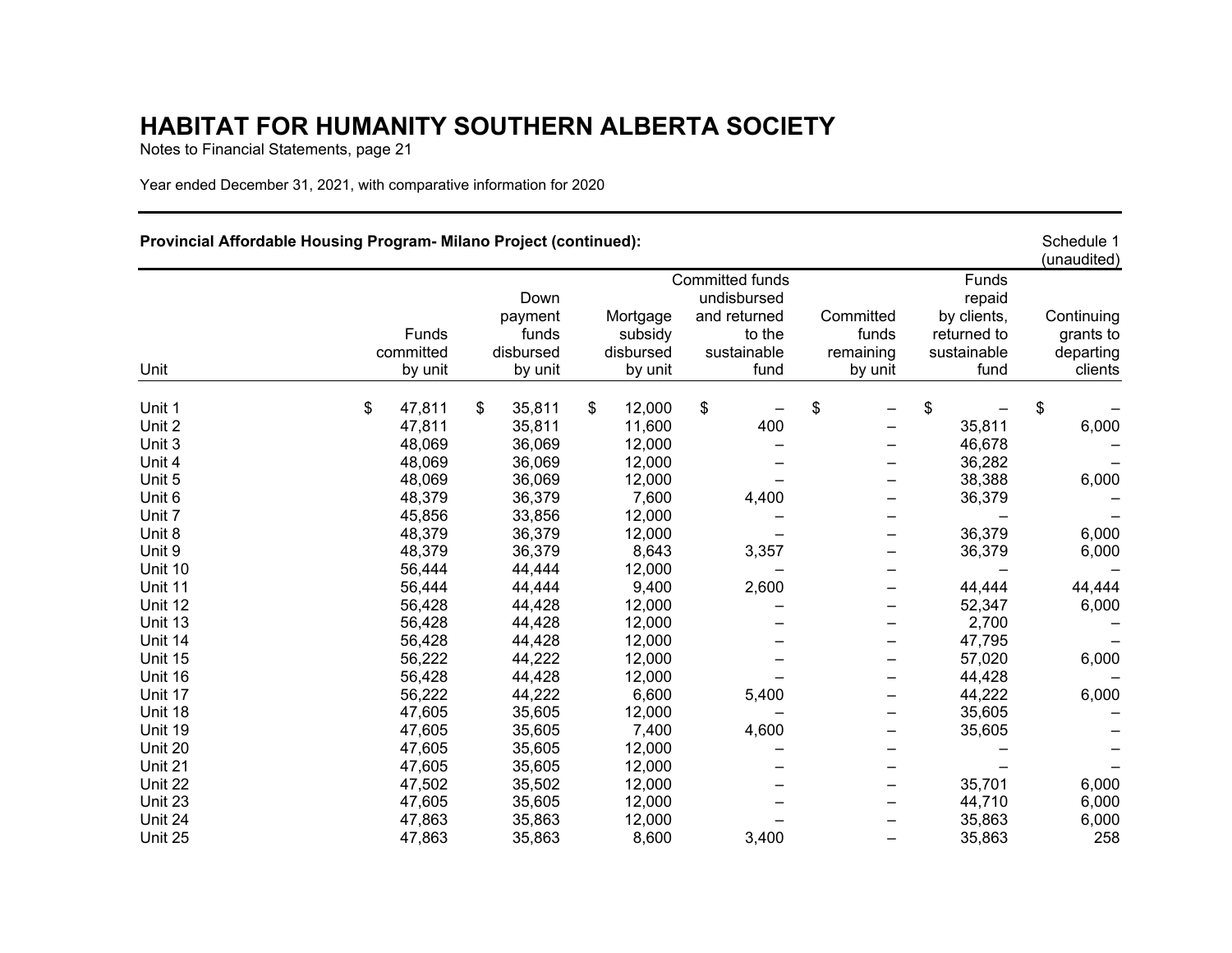Notes to Financial Statements, page 22

Year ended December 31, 2021, with comparative information for 2020

| Provincial Affordable Housing Program- Milano Project (continued): | Schedule 1 |
|--------------------------------------------------------------------|------------|
|--------------------------------------------------------------------|------------|

|         | Provincial Affordable Housing Program- Milano Project (continued): |           |           |                 |           |             | Schedule 1<br>(unaudited) |
|---------|--------------------------------------------------------------------|-----------|-----------|-----------------|-----------|-------------|---------------------------|
|         |                                                                    |           |           | Committed funds |           | Funds       |                           |
|         |                                                                    | Down      |           | undisbursed     |           | repaid      |                           |
|         |                                                                    | payment   | Mortgage  | and returned    | Committed | by clients, | Continuing                |
|         | Funds                                                              | funds     | subsidy   | to the          | funds     | returned to | grants to                 |
|         | committed                                                          | disbursed | disbursed | sustainable     | remaining | sustainable | departing                 |
| Unit    | by unit                                                            | by unit   | by unit   | fund            | by unit   | fund        | clients                   |
| Unit 26 | 47,760                                                             | 35,760    | 12,000    |                 |           | 36,156      |                           |
| Unit 27 | 48,121                                                             | 36,121    | 12,000    |                 |           | 36,121      | 6,000                     |
| Unit 28 | 48,121                                                             | 36,121    | 12,000    |                 |           |             |                           |
| Unit 29 | 48,120                                                             | 36,120    | 12,000    |                 |           | 36,120      | 36,120                    |
| Unit 30 | 45,541                                                             | 33,541    | 9,600     | 2,400           |           | 33,541      | 6,000                     |
| Unit 31 | 47,605                                                             | 35,605    | 10,000    | 2,000           | —         | 35,605      |                           |
| Unit 32 | 47,605                                                             | 35,605    | 10,000    | 2,000           | -         | 35,605      |                           |
| Unit 33 | 45,799                                                             | 33,799    | 8,000     | 4,000           | —         | 33,799      |                           |
| Unit 34 | 45,799                                                             | 33,799    | 12,000    |                 |           |             |                           |
| Unit 35 | 47,863                                                             | 35,863    | 12,000    |                 |           |             |                           |
| Unit 36 | 47,863                                                             | 35,863    | 12,000    |                 |           |             |                           |
| Unit 37 | 48,120                                                             | 36,120    | 5,206     | 6,794           | —         | 36,120      |                           |
| Unit 38 | 46,010                                                             | 34,010    | 12,000    |                 | —         | 39,501      | 6,000                     |
| Unit 39 | 48,224                                                             | 36,224    | 12,000    |                 | —         |             |                           |
| Unit 40 | 48,224                                                             | 36,224    | 12,000    |                 | —         | 8,000       |                           |
| Unit 41 | 56,530                                                             | 44,530    | 11,200    | 800             | —         | 44,530      |                           |
| Unit 42 | 56,238                                                             | 44,238    | 11,800    | 200             | —         | 44,238      | 6,000                     |
| Unit 43 | 56,238                                                             | 44,238    | 12,000    |                 |           | 47,361      |                           |
| Unit 44 | 56,238                                                             | 44,238    | 6,800     | 5,200           |           | 44,238      | 44,238                    |
| Unit 45 | 55,912                                                             | 43,912    | 12,000    |                 |           | 3,700       |                           |
| Unit 46 | 56,444                                                             | 44,444    | 12,000    |                 |           | 9,200       |                           |
| Unit 47 | 56,409                                                             | 44,409    | 12,000    |                 |           |             |                           |
| Unit 48 | 56,444                                                             | 44,444    | 2,000     | 10,000          |           | 44,444      | 15,882                    |
| Unit 49 | 47,502                                                             | 35,502    | 12,000    |                 |           |             |                           |
| Unit 50 | 47,605                                                             | 35,605    | 12,000    |                 |           | 43,600      | 6,000                     |
| Unit 51 | 47,708                                                             | 35,708    | 12,000    |                 |           | 37,347      |                           |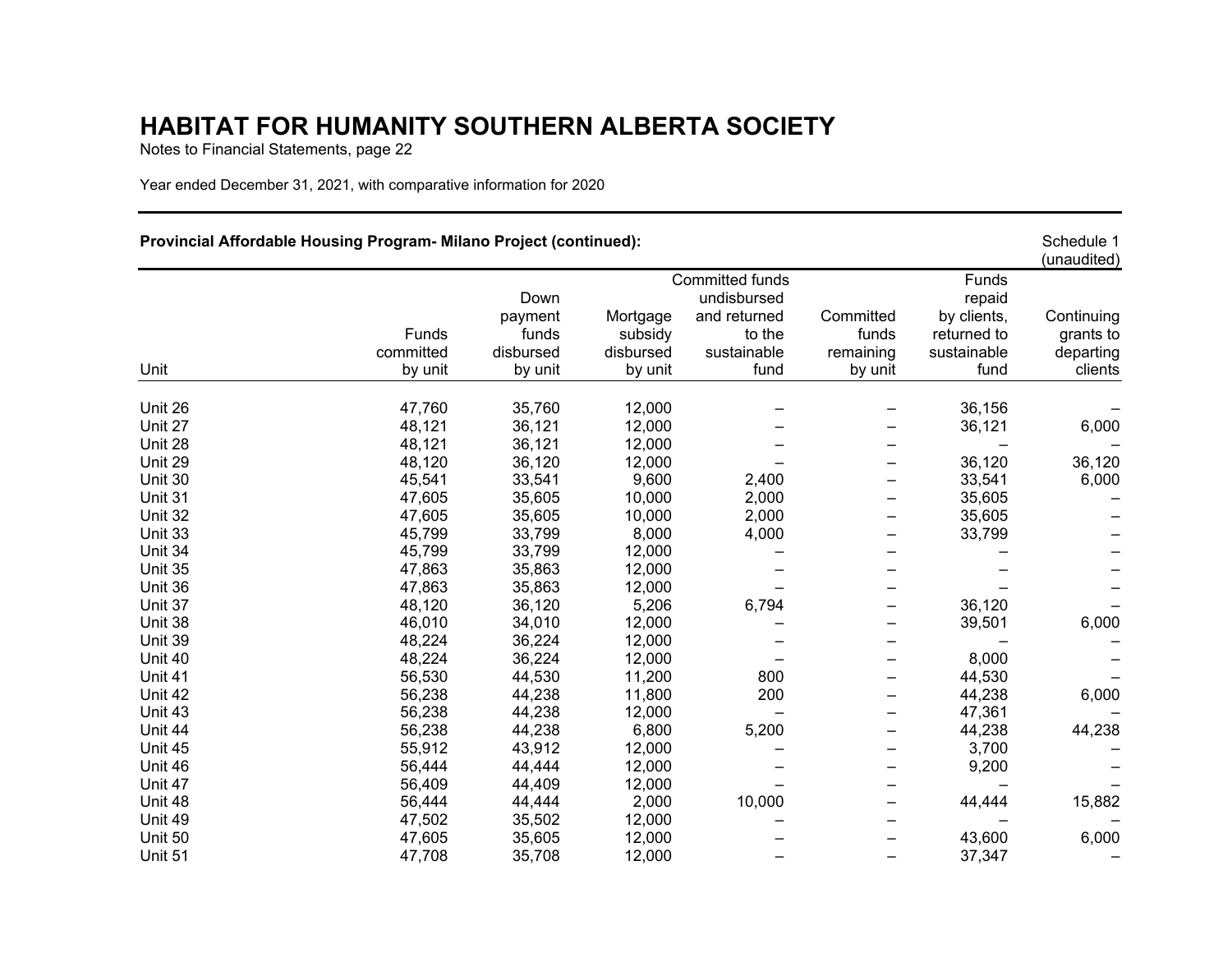Notes to Financial Statements, page 23

Year ended December 31, 2021, with comparative information for 2020

### **Provincial Affordable Housing Program- Milano Project (continued):** Schedule 1 Schedule 1 Committed funds Funds Down undisbursed repaid payment Mortgage and returned Committed by clients, Continuing Funds funds subsidy to the funds returned to grants to committed disbursed disbursed sustainable remaining sustainable departing Unit by unit by unit by unit fund clients Unit 52 47,760 35,760 9,200 2,800 – – – Unit 53 47,863 35,863 12,000 – – 37,346 6,000 Unit 54 46,010 34,010 12,000 – – 34,038 – Unit 55 56,428 44,428 6,600 5,400 – 44,428 44,428 Unit 56 56,428 44,428 8,000 4,000 – 44,428 – Unit 57 47,605 35,605 11,600 400 – 35,605 – Unit 58 47,605 35,605 12,000 – – 45,163 6,000 Unit 59 47,605 35,605 4,800 7,200 – 35,605 –

Unit 60 47,605 35,605 12,000 – – – – Unit 61 47,863 35,863 12,000 – – – – Unit 62 48,120 36,120 12,000 – – 37,427 16,772 Unit 63 56,222 44,222 11,600 400 – 44,222 – Unit 64 56,170 44,170 12,000 – – 44,600 –

 \$ 3,220,446 \$ 2,452,446 \$ 690,249 \$ 77,751 \$ – \$ 1,834,687 \$ 304,142 G H I J K=G-H-I-J L M

(unaudited)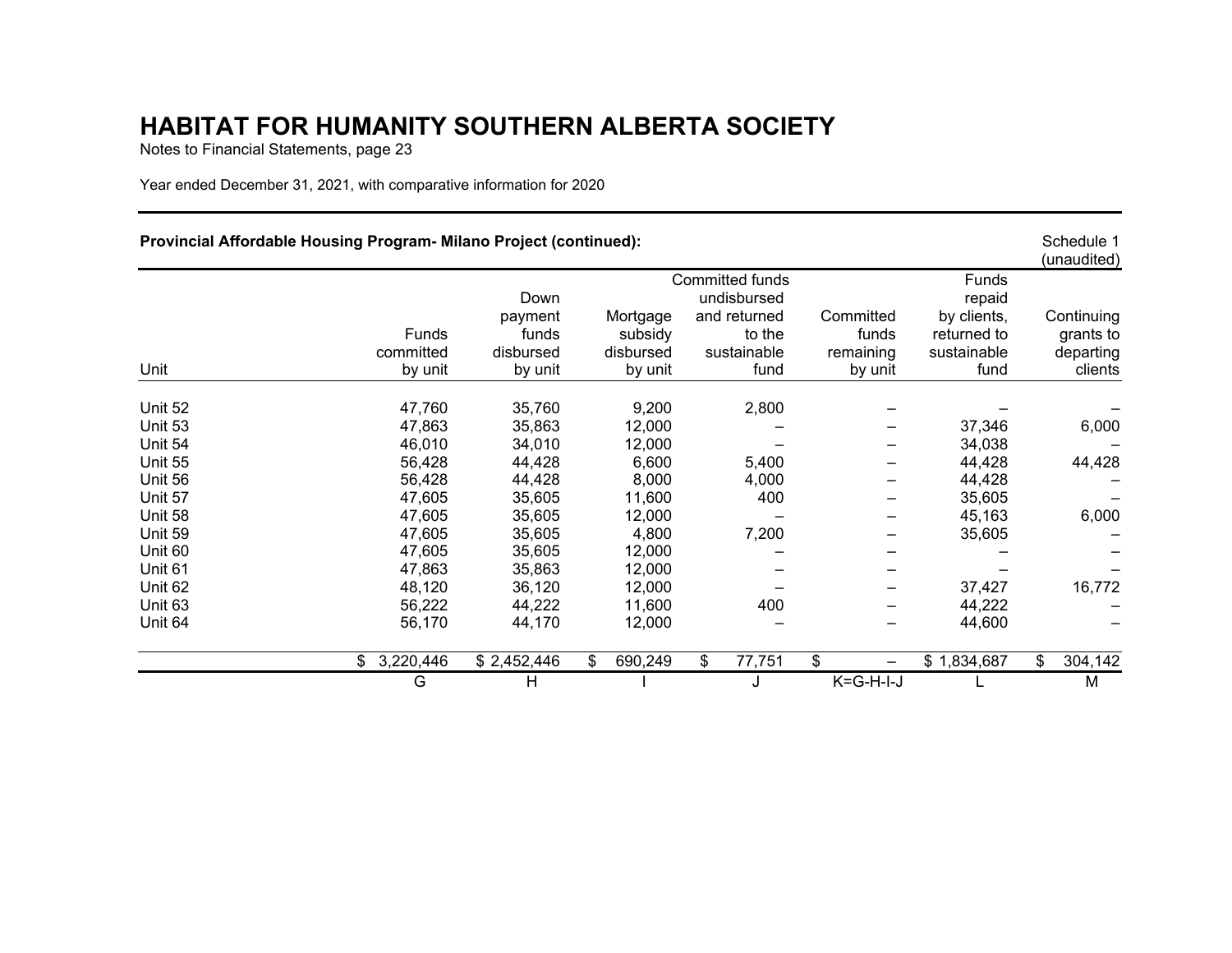Notes to Financial Statements, page 24

Year ended December 31, 2021, with comparative information for 2020

| Provincial Affordable Housing Program- York 29 Project: | Schedule 2  |
|---------------------------------------------------------|-------------|
|                                                         | (unaudited) |

For the purposes of the Affordable Housing Program, Grant Funding Dated Aug. 31, 2011, Article 20, Paragraph C(ii), Schedule C, the following is the schedule of affordable housing PEAK program restricted grant. Recipients Reporting and Monitoring Requirements, as at December 31, 2021, for funds committed and expended for Client Properties as identified below:

| Alberta housing grants                      | 1,485,000<br>\$   | A  | Committed funds returned to sustainable fund | \$<br>47.507 | J        |
|---------------------------------------------|-------------------|----|----------------------------------------------|--------------|----------|
| <b>Trico Contributions</b>                  | 438.340           | B  | Repayments returned to sustainable fund      | 988,135      |          |
| Interest and bank charges                   | $\qquad \qquad -$ | C  | Less: continuing grants to departing clients | 71,468 M     |          |
| Less: administrative fees earned (33 units) | 148,500           | D  | Less: back end administrative costs          | 117.905      | <b>N</b> |
| Total initial funds available               | \$1,774,840       | E. | Less: transfers to new AHOP projects/units   | 459,815      |          |
| Current uncommitted funding (E-G)           |                   |    | Sustainable funds remaining (note 3)         | 386,454      | S.       |
|                                             |                   |    | Net committed funds remaining (F+K) (note 3) |              | - P      |
|                                             |                   |    | Restricted cash remaining (note 13)          | 386.454      | R        |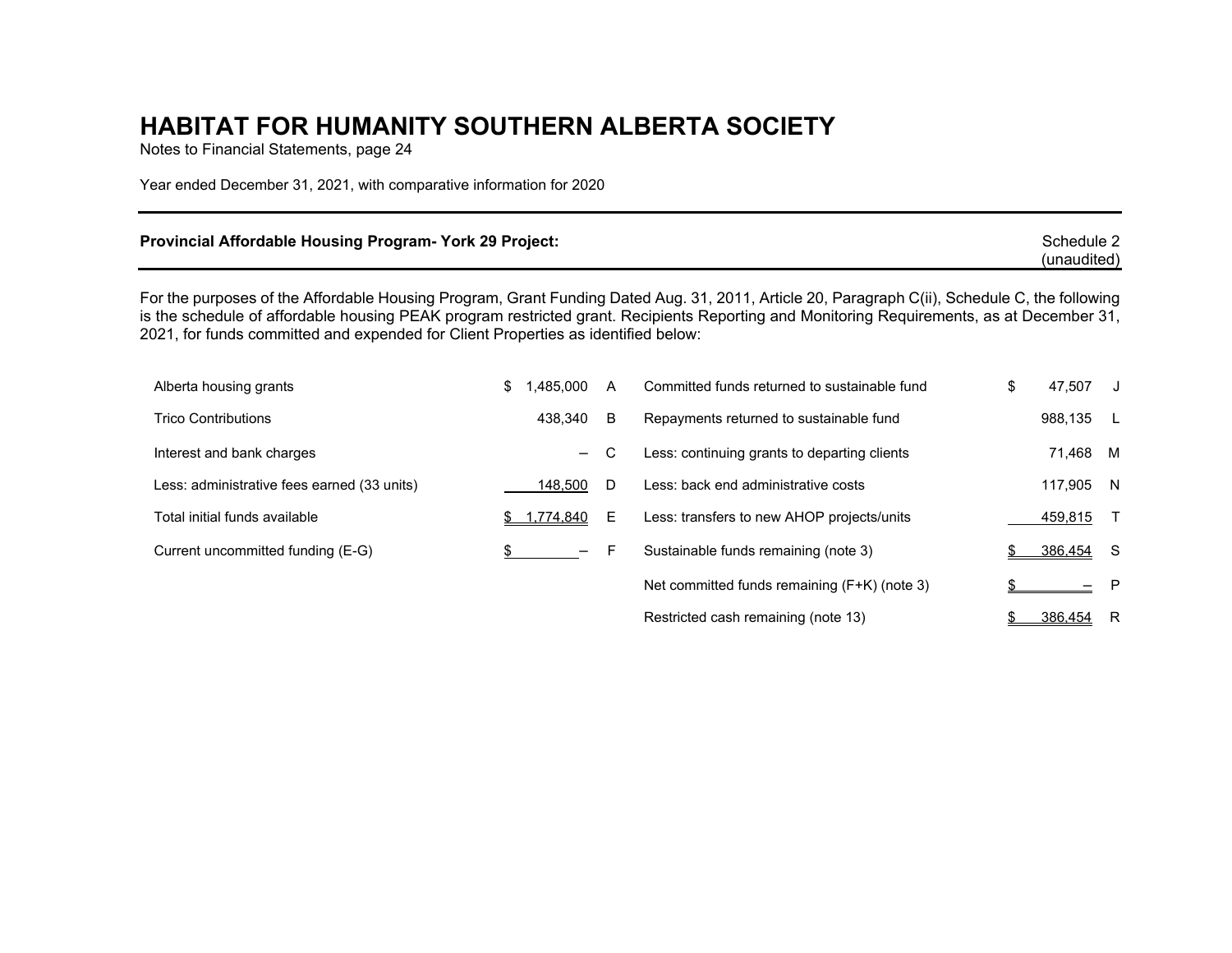Notes to Financial Statements, page 25

Year ended December 31, 2021, with comparative information for 2020

### **Provincial Affordable Housing Program- York 29 Project (continued):** Schedule 2 Schedule 2

|         |              |              |             |                 |           |              | (unaudited)  |
|---------|--------------|--------------|-------------|-----------------|-----------|--------------|--------------|
|         |              |              |             | Committed funds |           | Funds        |              |
|         |              | Down         |             | undisbursed     |           | repaid       |              |
|         |              | payment      | Mortgage    | and returned    | Committed | by clients,  | Continuing   |
|         | Funds        | funds        | subsidy     | to the          | funds     | returned to  | grants to    |
|         | committed    | disbursed    | disbursed   | sustainable     | remaining | sustainable  | departing    |
| Unit    | by unit      | by unit      | by unit     | fund            | by unit   | fund         | clients      |
| Unit 1  | \$<br>53,890 | \$<br>41,890 | \$<br>6,000 | \$<br>6,000     | \$        | \$<br>41,890 | \$<br>17,468 |
| Unit 2  | 53,890       | 41,890       | 12,000      |                 |           | 42,441       |              |
| Unit 3  | 54,090       | 42,090       | 12,000      |                 |           | 46,904       | 6,000        |
| Unit 4  | 54,090       | 42,090       | 7,800       | 4,200           |           | 42,090       | 6,000        |
| Unit 5  | 53,595       | 41,595       | 12,000      |                 |           | 46,942       | 6,000        |
| Unit 6  | 54,040       | 42,040       | 12,000      |                 |           |              |              |
| Unit 7  | 53,145       | 41,145       | 12,000      |                 |           |              |              |
| Unit 8  | 52,945       | 40,945       | 7,400       | 4,600           |           | 40,945       | 6,000        |
| Unit 9  | 54,240       | 42,240       | 12,000      |                 |           |              |              |
| Unit 10 | 52,895       | 40,895       | 5,093       | 6,907           |           | 40,895       |              |
| Unit 11 | 54,090       | 42,090       | 12,000      |                 |           | 47,700       | 6,000        |
| Unit 12 | 54,090       | 42,090       | 12,000      |                 |           |              |              |
| Unit 13 | 54,340       | 42,340       | 11,000      | 1,000           |           |              |              |
| Unit 14 | 54,090       | 42,090       | 12,000      |                 |           | 47,161       | 6,000        |
| Unit 15 | 54,340       | 42,340       | 12,000      |                 |           |              |              |
| Unit 16 | 53,145       | 41,145       | 12,000      |                 |           | 41,148       |              |
| Unit 17 | 53,945       | 41,945       | 12,000      |                 |           |              |              |
| Unit 18 | 53,765       | 41,765       | 10,400      | 1,600           |           |              |              |
| Unit 19 | 53,145       | 41,145       | 7,200       | 4,800           |           | 41,145       |              |
| Unit 20 | 53,595       | 41,595       | 12,000      |                 |           | 41,595       |              |
| Unit 21 | 53,145       | 41,145       | 11,400      | 600             |           | 41,145       |              |
| Unit 22 | 53,765       | 41,765       | 12,000      |                 |           |              |              |
| Unit 23 | 53,765       | 41,765       | 12,000      |                 |           | 45,810       | 6,000        |
| Unit 24 | 53,845       | 41,845       | 11,000      | 1,000           |           | 41,845       |              |
| Unit 25 | 53,765       | 41,765       | 9,600       | 2,400           |           | 41,765       |              |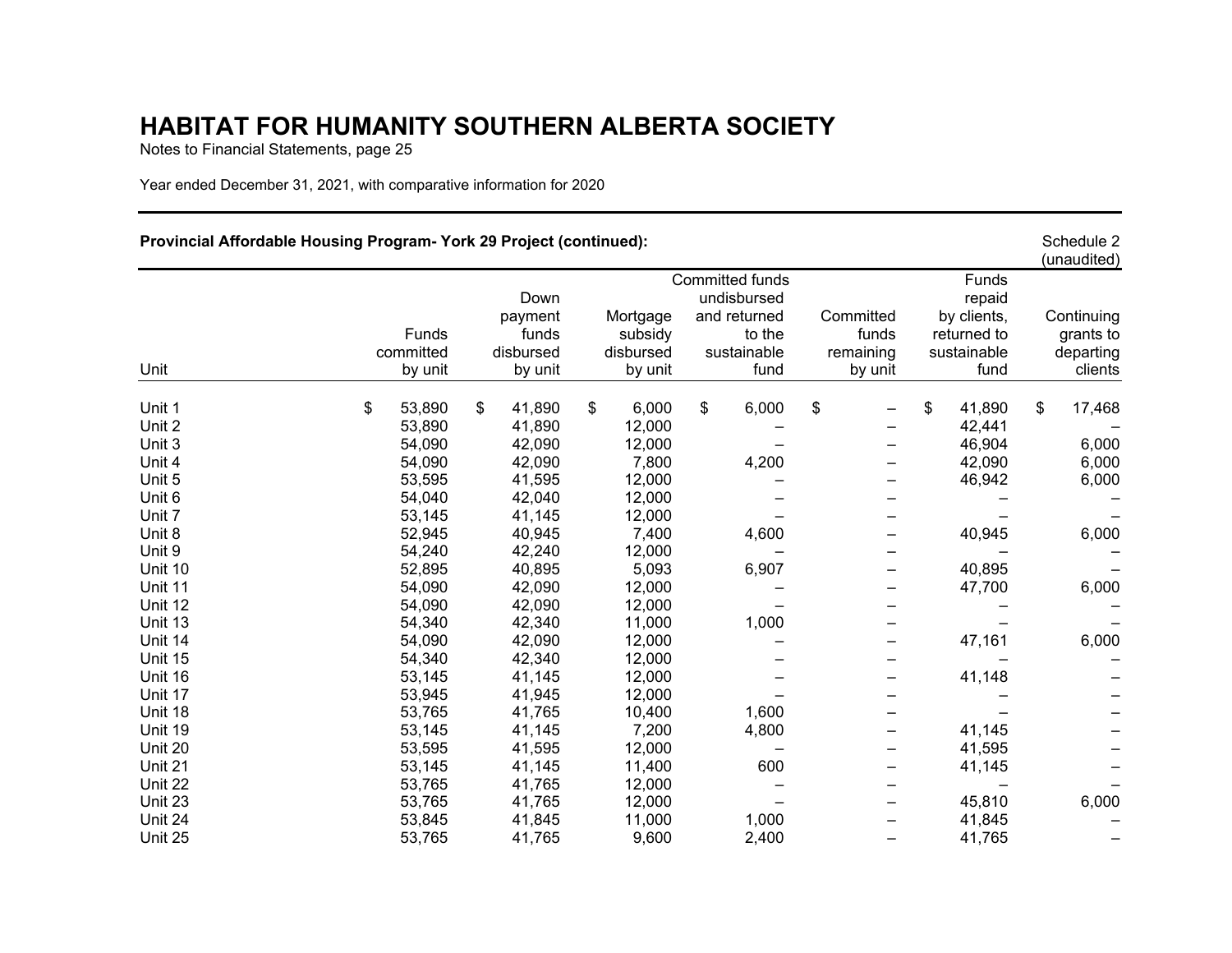Notes to Financial Statements, page 26

Year ended December 31, 2021, with comparative information for 2020

### **Provincial Affordable Housing Program- York 29 Project (continued):** Schedule 2 Schedule 2 (unaudited) Committed funds Funds Down undisbursed repaid payment Mortgage and returned Committed by clients, Continuing Funds funds subsidy to the funds returned to grants to committed disbursed disbursed sustainable remaining sustainable departing Unit by unit by unit by unit fund clients Unit 26 53,765 41,765 4,800 7,200 – 41,765 – Unit 27 53,765 41,765 11,200 800 – 41,765 – Unit 28 54,015 42,015 10,800 1,200 – 42,015 – Unit 29 54,015 42,015 8,400 3,600 – 42,015 6,000 Unit 30 54,095 42,095 10,400 1,600 – 42,095 – Unit 31 53,845 41,845 12,000 – – 44,877 6,000 Unit 32 53,845 41,845 12,000 – – 42,182 – Unit 33 53,845 41,845 12,000 – – – – \$ 1,774,840 \$ 1,378,840 \$ 348,493 \$ 47,507 \$ – \$ 988,135 \$ 71,468 G H I J K=G-H-I-J L M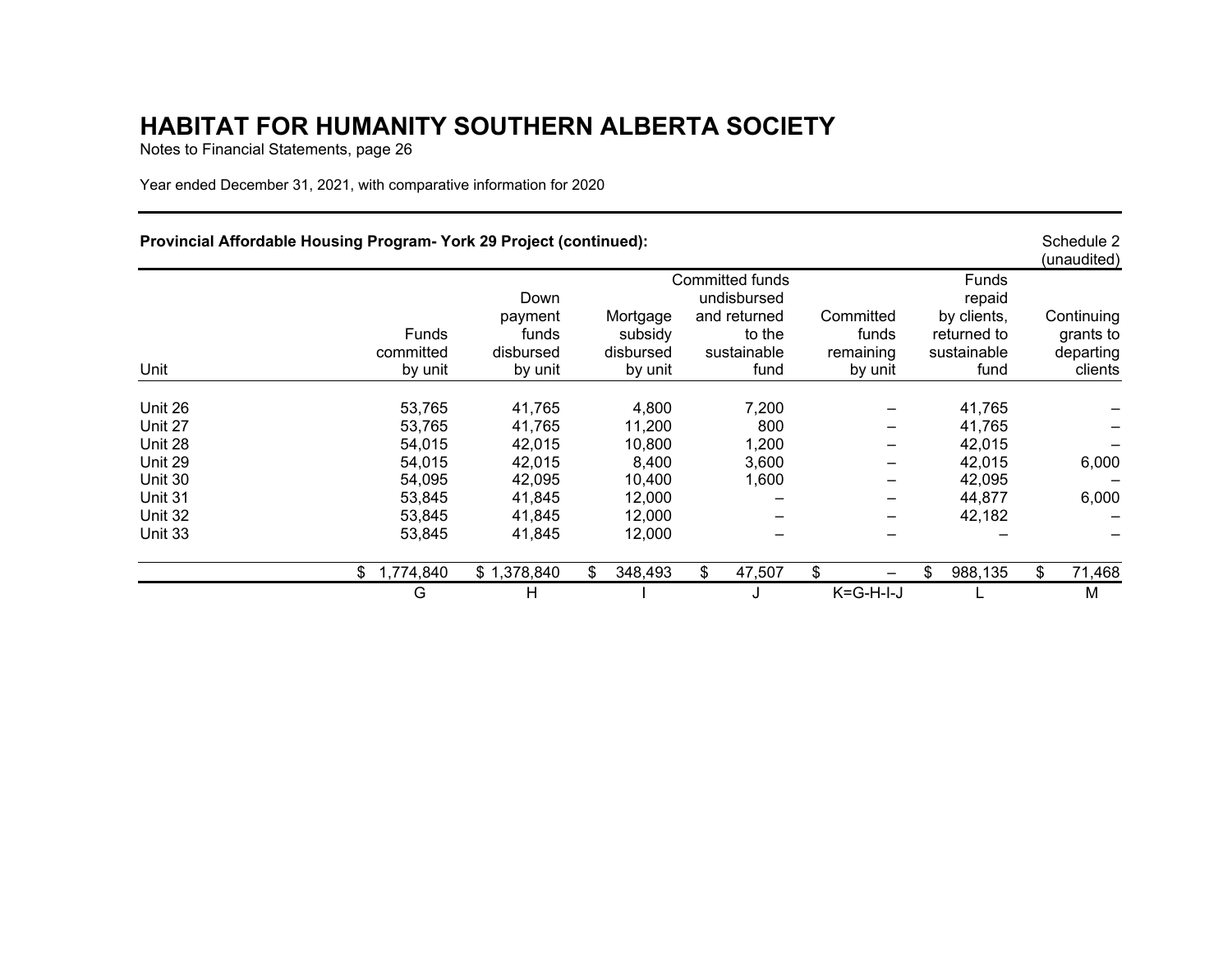Notes to Financial Statements, page 27

Year ended December 31, 2021, with comparative information for 2020

| <b>Provincial Affordable Housing Program- Viridian Project:</b> | Schedule 3  |
|-----------------------------------------------------------------|-------------|
|                                                                 | (unaudited) |

For the purpose of the Affordable Housing Program Funding, MOA Dated April 29, 2015, Article 3.1, Paragraph (i), the following is the schedule of affordable housing PEAK program restricted grant. Recipients Reporting and Monitoring Requirements, as at December 31, 2021, for funds committed and expended for Client Properties as identified below:

| <b>Sustainability Fund</b>           | \$  | 360.844                  | A  | Committed funds returned to sustainable fund                | \$       |              |
|--------------------------------------|-----|--------------------------|----|-------------------------------------------------------------|----------|--------------|
| <b>Other Contributions</b>           |     | $\overline{\phantom{0}}$ | B  | Repayments returned to sustainable fund                     | 36,538   | - L          |
| Interest and bank charges            |     | $\qquad \qquad -$        | C  | Less: continuing grants to departing clients                | 14,185 M |              |
| Less: Administration fees (18 units) |     | 81,000                   | D  | Less: back end administrative costs                         | 9,000 N  |              |
| Total initial funds available        |     | 279,844                  | E. | Less: transfers to new AHOP projects/units                  | 6,676    |              |
| Current uncommitted funding (E-G)    | \$. | 62,347                   | F. | Sustainable funds remaining (note 3)                        | 6.677    | - S          |
|                                      |     |                          |    | Uncommitted and committed funds remaining (F+K)<br>(note 3) | 62,347   | $\mathsf{P}$ |
|                                      |     |                          |    | Restricted cash remaining (note 13)                         | 69.024   | R            |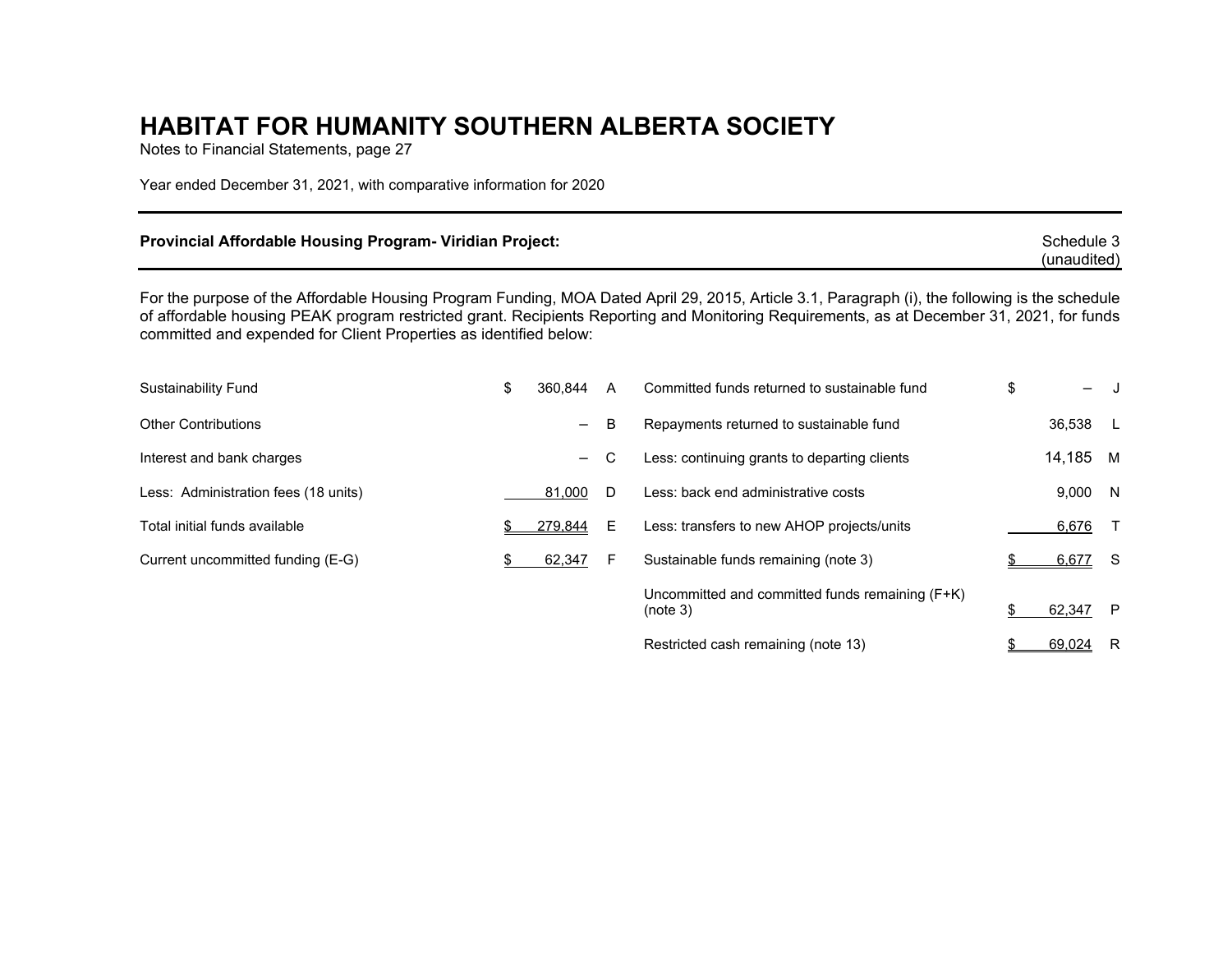Notes to Financial Statements, page 28

Year ended December 31, 2021, with comparative information for 2020

| Provincial Affordable Housing Program- Viridian Project (continued): |                               |                |                                                  |                                             |                                                                                 |                                            |                                                                      | Schedule 3<br>(unaudited)                       |
|----------------------------------------------------------------------|-------------------------------|----------------|--------------------------------------------------|---------------------------------------------|---------------------------------------------------------------------------------|--------------------------------------------|----------------------------------------------------------------------|-------------------------------------------------|
| Unit                                                                 | Funds<br>committed<br>by unit |                | Down<br>payment<br>funds<br>disbursed<br>by unit | Mortgage<br>subsidy<br>disbursed<br>by unit | Committed funds<br>undisbursed<br>and returned<br>to the<br>sustainable<br>fund | Committed<br>funds<br>remaining<br>by unit | Funds<br>repaid<br>by clients,<br>returned to<br>sustainable<br>fund | Continuing<br>grants to<br>departing<br>clients |
| Unit 1                                                               | \$<br>14,185                  | \$             | 14,185                                           | \$                                          | \$                                                                              | \$                                         | \$<br>14,185                                                         | \$<br>14,185                                    |
| Unit 2                                                               | 12,069                        |                | 12,069                                           |                                             |                                                                                 |                                            |                                                                      |                                                 |
| Unit 3                                                               | 9,747                         |                | 9,747                                            |                                             |                                                                                 |                                            |                                                                      |                                                 |
| Unit 4                                                               | 13,875                        |                | 13,875                                           |                                             |                                                                                 |                                            |                                                                      |                                                 |
| Unit 5                                                               | 11,652                        |                | 11,652                                           |                                             |                                                                                 |                                            |                                                                      |                                                 |
| Unit 6                                                               | 11,192                        |                | 11,192                                           |                                             |                                                                                 |                                            | 11,192                                                               |                                                 |
| Unit 7                                                               | 11,161                        |                | 11,161                                           |                                             |                                                                                 |                                            | 11,161                                                               |                                                 |
| Unit 8                                                               | 10,160                        |                | 10,160                                           |                                             |                                                                                 |                                            |                                                                      |                                                 |
| Unit 9                                                               | 13,677                        |                | 13,677                                           |                                             |                                                                                 |                                            |                                                                      |                                                 |
| Unit 10                                                              | 13,687                        |                | 13,687                                           |                                             |                                                                                 |                                            |                                                                      |                                                 |
| Unit 11                                                              | 13,687                        |                | 13,687                                           |                                             |                                                                                 |                                            |                                                                      |                                                 |
| Unit 12                                                              | 12,445                        |                | 12,445                                           |                                             |                                                                                 |                                            |                                                                      |                                                 |
| Unit 13                                                              | 13,308                        |                | 13,308                                           |                                             |                                                                                 |                                            |                                                                      |                                                 |
| Unit 14                                                              | 12,474                        |                | 12,474                                           |                                             |                                                                                 |                                            |                                                                      |                                                 |
| Unit 15                                                              | 12,871                        |                | 12,871                                           |                                             |                                                                                 |                                            |                                                                      |                                                 |
| Unit 16                                                              | 9,938                         |                | 9,938                                            |                                             |                                                                                 |                                            |                                                                      |                                                 |
| Unit 17                                                              | 8,674                         |                | 8,674                                            |                                             |                                                                                 |                                            |                                                                      |                                                 |
| Unit 18                                                              | 12,695                        |                | 12,695                                           |                                             |                                                                                 |                                            |                                                                      |                                                 |
|                                                                      | \$<br>217,497                 | $\mathfrak{S}$ | 217,497                                          | \$<br>$\overline{\phantom{0}}$              | \$<br>$\qquad \qquad$                                                           | \$                                         | \$<br>36,538                                                         | \$<br>14,185                                    |
|                                                                      | G                             |                | н                                                |                                             |                                                                                 | $K = G - H - I - J$                        |                                                                      | M                                               |